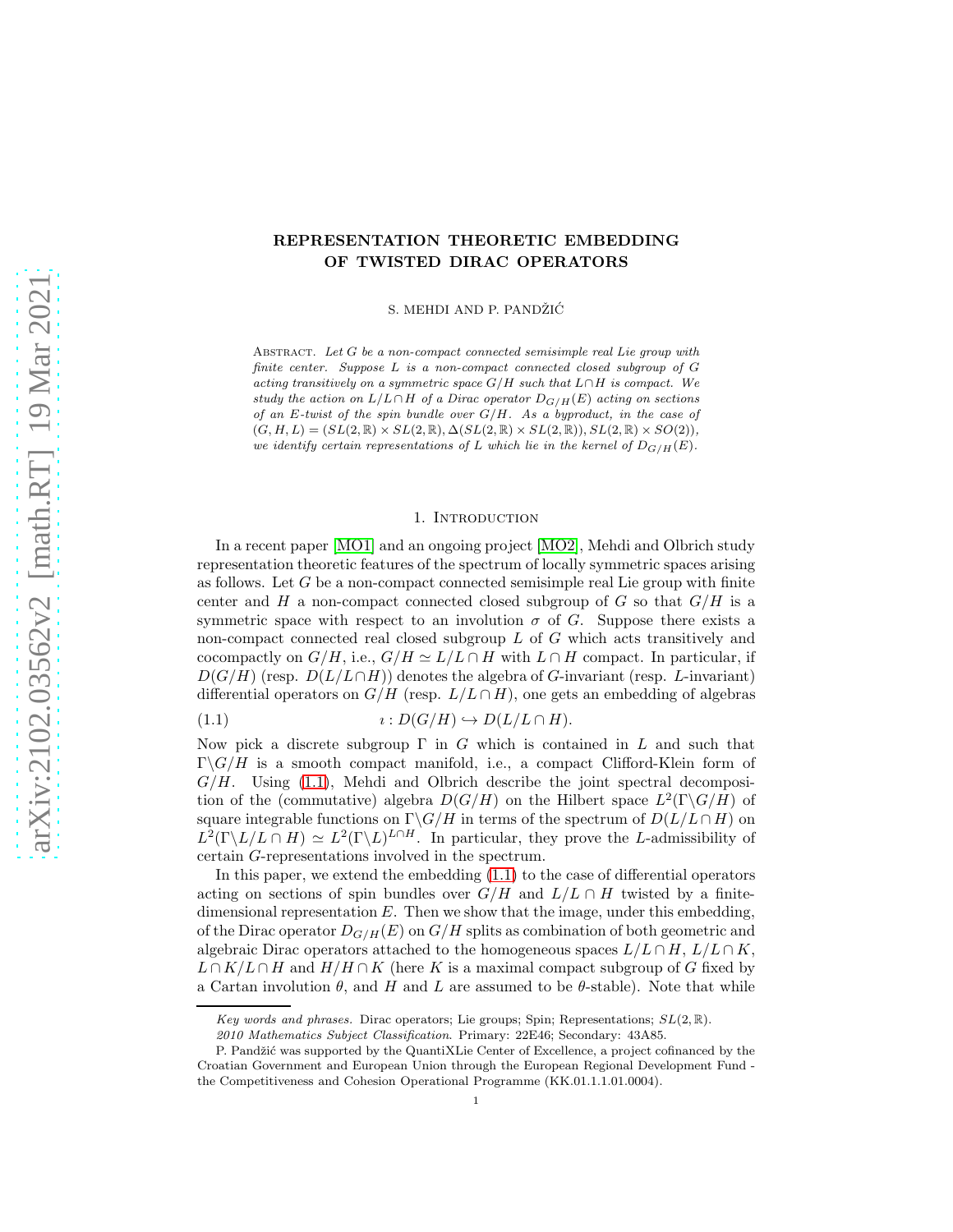most of these spaces are symmetric,  $L/L \cap H$  is not, and for this space we use the cubic Dirac operator defined in [\[G\]](#page-19-2) and [\[K\]](#page-19-3).

Finally, we use this splitting formula to relate the kernels of the various Dirac operators and we identify certain representations of L occuring in the kernel of  $D_{G/H}(E)$  when  $G = SL(2,\mathbb{R}) \times SL(2,\mathbb{R})$ ,  $H = \Delta(SL(2,\mathbb{R}) \times SL(2,\mathbb{R}))$  is the diagonal in G and  $L = SL(2, \mathbb{R}) \times SO(2)$ .

The paper is organized as follows. In Section [2](#page-1-0) we define the triples  $(G, H, L)$ and we collect their main features. In Section [3](#page-4-0) we review some facts about Clifford algebras and spin modules. In Section [4,](#page-7-0) we describe the geometric and the algebraic Dirac operators, as well as the various bundles and sections on which they act. In Section [5,](#page-9-0) we compute the transfer of the cubic Dirac operator from  $G/H$  to  $L/L\cap H$ in terms of "smaller" Dirac operators. Finally, in Section [6,](#page-14-0) we use this transfer formula when  $(G, H, L) = (SL(2, \mathbb{R}) \times SL(2, \mathbb{R}), \Delta(SL(2, \mathbb{R}) \times SL(2, \mathbb{R})), SL(2, \mathbb{R}) \times$  $SO(2)$ ) to relate the kernels of various Dirac operators. Moreover, we identify some of the representations of L involved in the kernel of the twisted cubic Dirac operator on  $G/H$ .

## 2. Transitive triples

<span id="page-1-0"></span>Let  $G$  be a non-compact connected semisimple real Lie group with finite center and Lie algebra  $\mathfrak g$  and let  $\langle , \rangle$  be the Killing form on  $\mathfrak g$ . Fix a Cartan involution  $\theta$ on  $G$  and let  $K$  be the corresponding maximal compact subgroup of  $G$  with Lie algebra  $\ell$ . The associated Cartan decomposition of  $\mathfrak g$  is

$$
\mathfrak{g}=\mathfrak{k}\oplus\mathfrak{s},\quad\text{ with }[\mathfrak{k},\mathfrak{s}]\subset\mathfrak{s}\text{ and }[\mathfrak{s},\mathfrak{s}]\subset\mathfrak{k}.
$$

Let  $H$  be a non-compact connected semisimple closed subgroup of  $G$  with Lie algebra h such that the homogeneous space  $G/H$  is a symmetric space with respect to some involution  $\sigma$ . There is therefore a decomposition of  $\mathfrak{g}$ :

$$
\mathfrak{g}=\mathfrak{h}\oplus\mathfrak{q},\quad\text{ with }[\mathfrak{h},\mathfrak{q}]\subset\mathfrak{q}\text{ and }[\mathfrak{q},\mathfrak{q}]\subset\mathfrak{h}.
$$

Recall the following invariance properties of the Killing form. For all X, Y and Z in g, one has:

$$
\langle \theta(X), \theta(Y) \rangle = \langle X, Y \rangle \langle \sigma(X), \sigma(Y) \rangle = \langle X, Y \rangle \langle \text{ad}(X)(Z), Y \rangle = -\langle Z, \text{ad}(X)Y \rangle
$$

Moreover, the restrictions of  $\langle, \rangle$  to  $\ell \times \ell$ ,  $s \times s$ ,  $\mathfrak{h} \times \mathfrak{h}$  and  $\mathfrak{q} \times \mathfrak{q}$  are non-degenerate so that

$$
\mathfrak{k} \perp \mathfrak{s}
$$
 and  $\mathfrak{h} \perp \mathfrak{q}$  with respect to  $\langle$ ,  $\rangle$ .

We assume that  $\theta$  and  $\sigma$  commute, so that  $\mathfrak k$  and  $\mathfrak s$  are  $\sigma$ -stable:

$$
\mathfrak{k} = (\mathfrak{k} \cap \mathfrak{h}) \oplus (\mathfrak{k} \cap \mathfrak{q}) \text{ and } \mathfrak{s} = (\mathfrak{s} \cap \mathfrak{h}) \oplus (\mathfrak{s} \cap \mathfrak{q})
$$

Next, let  $L$  be a non-compact connected semisimple closed subgroup of  $G$  with Lie algebra  $\mathfrak l$  such that

- (i)  $L$  is reductively embedded in  $G$ ,
- (ii) L acts transitively on  $G/H$ ,
- (iii)  $L \cap H$  is compact.

We will refer to triples (G, H, L) satisfying (i),(ii) and (iii) as *transitive triples*. L need not be  $\sigma$ -stable in general, however we may assume that L is  $\theta$ -stable:

$$
\mathfrak{l}=(\mathfrak{l}\cap\mathfrak{k})\oplus(\mathfrak{l}\cap\mathfrak{s}).
$$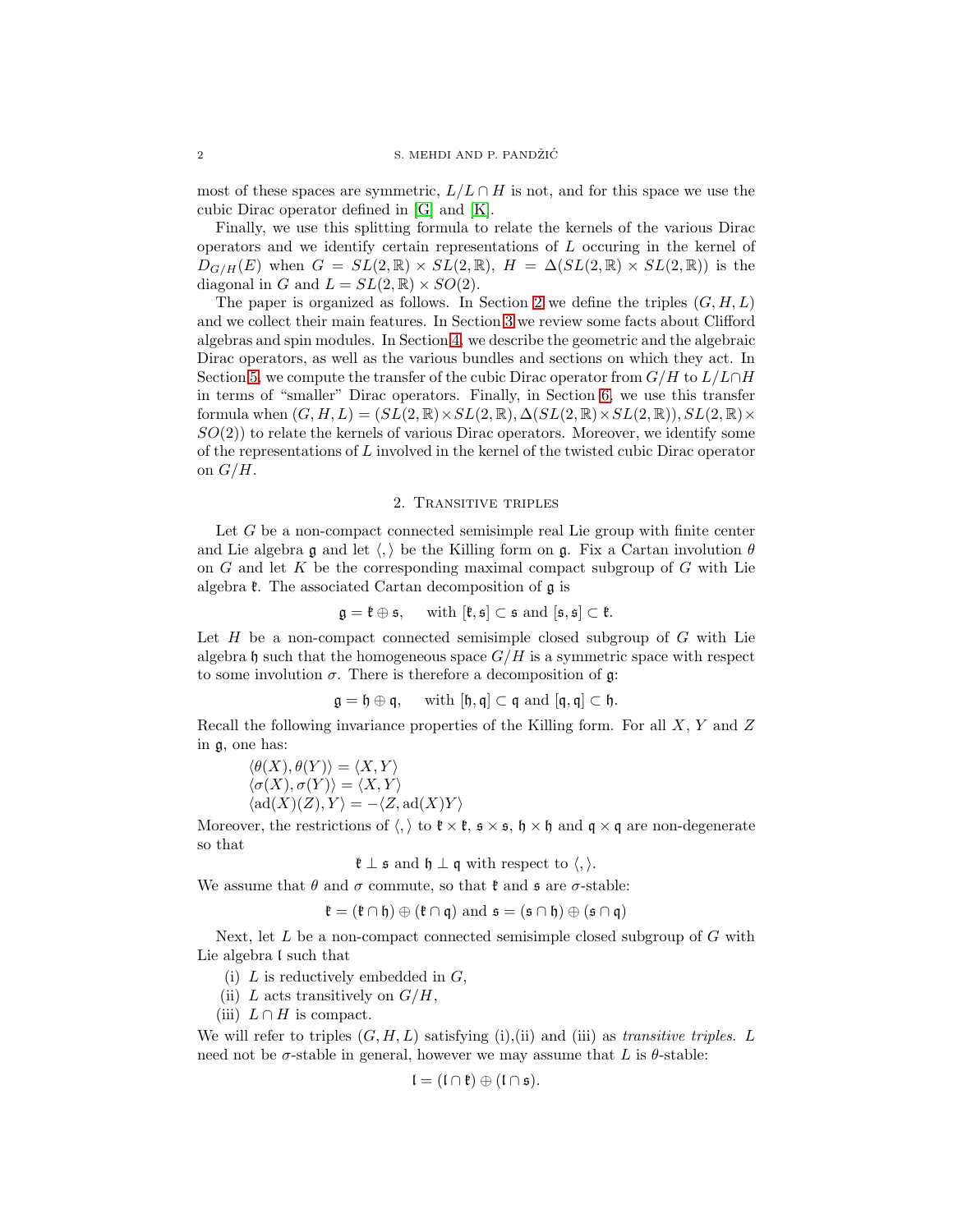The restriction to I of the Killing form  $\langle, \rangle$  of g remains non-degenerate and

$$
\mathfrak{g} = \mathfrak{h} + \mathfrak{l} \text{ and } \mathfrak{q} \cap \mathfrak{l}^{\perp} = \{0\}
$$

where  $\mathfrak{l}^{\perp}$  is the orthogonal of  $\mathfrak{l}$  in  $\mathfrak{g}$  with respect to the Killing form. Transitive triples were classified in the late  $1960s$  by Oniščik in a more general setting [\[O\]](#page-19-4). A complete list can be found in [\[KY\]](#page-19-5) or [\[MO2\]](#page-19-1).

## Examples 2.1.

- $(1a)$   $G = G' \times G'$ ,  $H = \Delta(G' \times G')$ ,  $L = G' \times \{e\}.$
- (1b)  $G = G' \times G'$ ,  $H = \Delta(G' \times G')$ ,  $L = G' \times K'$

*where* G′ *is a non-compact connected semisimple real Lie group with finite center and*  $K'$  *is a maximal compact subgroup of*  $G'$ *.* 

- (2)  $G = SO_e(2, 2n)$ ,  $H = SO_e(1, 2n)$ ,  $L = U(1, n)$ ,  $n \ge 1$ .
- (3)  $G = SO_e(2, 2n)$ ,  $H = U(1, n)$ ,  $L = SO_e(1, 2n)$ ,  $n \ge 1$ .
- (4)  $G = SO_e(4, 4n)$ ,  $H = SO_e(3, 4n)$ ,  $L = Sp(1, n)$ ,  $n \ge 1$ .
- (5)  $G = SU(2, 2n)$ *,*  $H = SU(1, 2n)$ *,*  $L = Sp(1, n)$ *,*  $n > 1$ *.*
- (6)  $G = SU(2, 2n)$ ,  $H = Sp(1, n)$ ,  $L = SU(1, 2n)$ ,  $n \ge 1$ .
- (7)  $G = SO_e(8,8), H = SO_e(7,8), L = Spin_e(1,8).$
- (8)  $G = SO_e(4, 4)$ ,  $H = SO_e(4, 1) \times SO(3)$ ,  $L = Spin_e(4, 3)$ .
- (9)  $G = SO_e(4,3)$ ,  $H = SO_e(4,1) \times SO(2)$ ,  $L = G_{2(2)}$ .
- (10)  $G = SO(8, \mathbb{C}), H = SO<sub>e</sub>(1, 7), L = Spin(7, \mathbb{C}).$
- (11)  $G = SO(8, \mathbb{C}), H = SO(7, \mathbb{C}), L = Spin<sub>e</sub>(1, 7).$

We now recall some features of transitive triples described in [\[MO2\]](#page-19-1). Fix a transitive triple  $(G, H, L)$ . Let  $\mathfrak{q}_1$  be the orthogonal of l∩h in l with respect to the Killing form:

$$
\mathfrak{l}=(\mathfrak{l}\cap\mathfrak{h})\oplus\mathfrak{q}_{\mathfrak{l}}\ \ \text{with}\ \ \mathfrak{q}_{\mathfrak{l}}=(\mathfrak{l}\cap\mathfrak{h})^{\perp_{\mathfrak{l}}}\ \ \text{and}\ \ [\mathfrak{l}\cap\mathfrak{h},\mathfrak{q}_{\mathfrak{l}}]\subset\mathfrak{q}_{\mathfrak{l}}.
$$

Note that as  $\mathfrak{l} \cap \mathfrak{h}$ -modules, one has the decomposition:

$$
\mathfrak{q}_{\mathfrak{l}} = \mathfrak{q}'_{\mathfrak{l}} \oplus (\mathfrak{l} \cap \mathfrak{s})
$$

where  $\mathfrak{q}'_l$  is the orthogonal of  $\mathfrak{l} \cap \mathfrak{h}$  in  $\mathfrak{l} \cap \mathfrak{k}$  with respect to the Killing form. Since L acts transitively on  $G/H$ , the  $L \cap H$ -equivariant map

<span id="page-2-0"></span>
$$
p^-: \mathfrak{q}_\mathfrak{l} \stackrel{\simeq}{\longrightarrow} \mathfrak{q},\ X \mapsto \frac{X - \sigma(X)}{2}
$$

is an isomorphism of  $L \cap H$ -modules. However, the map

$$
p^+ : \mathfrak{q}_\mathfrak{l} \longrightarrow \mathfrak{h}, X \mapsto \frac{X + \sigma(X)}{2}
$$

need not be injective or surjective. In order to turn the isomorphism  $p^-$  into an isometry, we diagonalize the symmetric bilinear form

$$
\mathfrak{l} \times \mathfrak{l} \ni (X, Y) \mapsto \langle \sigma(X), Y \rangle
$$

with respect to the Killing form  $\langle , \rangle$ . More precisely, for a real number  $\nu$ , define the vector subspace  $\mathfrak{l}(\nu)$  of  $\mathfrak{l}$ :

$$
\mathfrak{l}(\nu) := \big\{ X \in \mathfrak{l} \mid \langle \sigma(X), Y \rangle = \nu \langle X, Y \rangle \ \forall Y \in \mathfrak{l} \big\}.
$$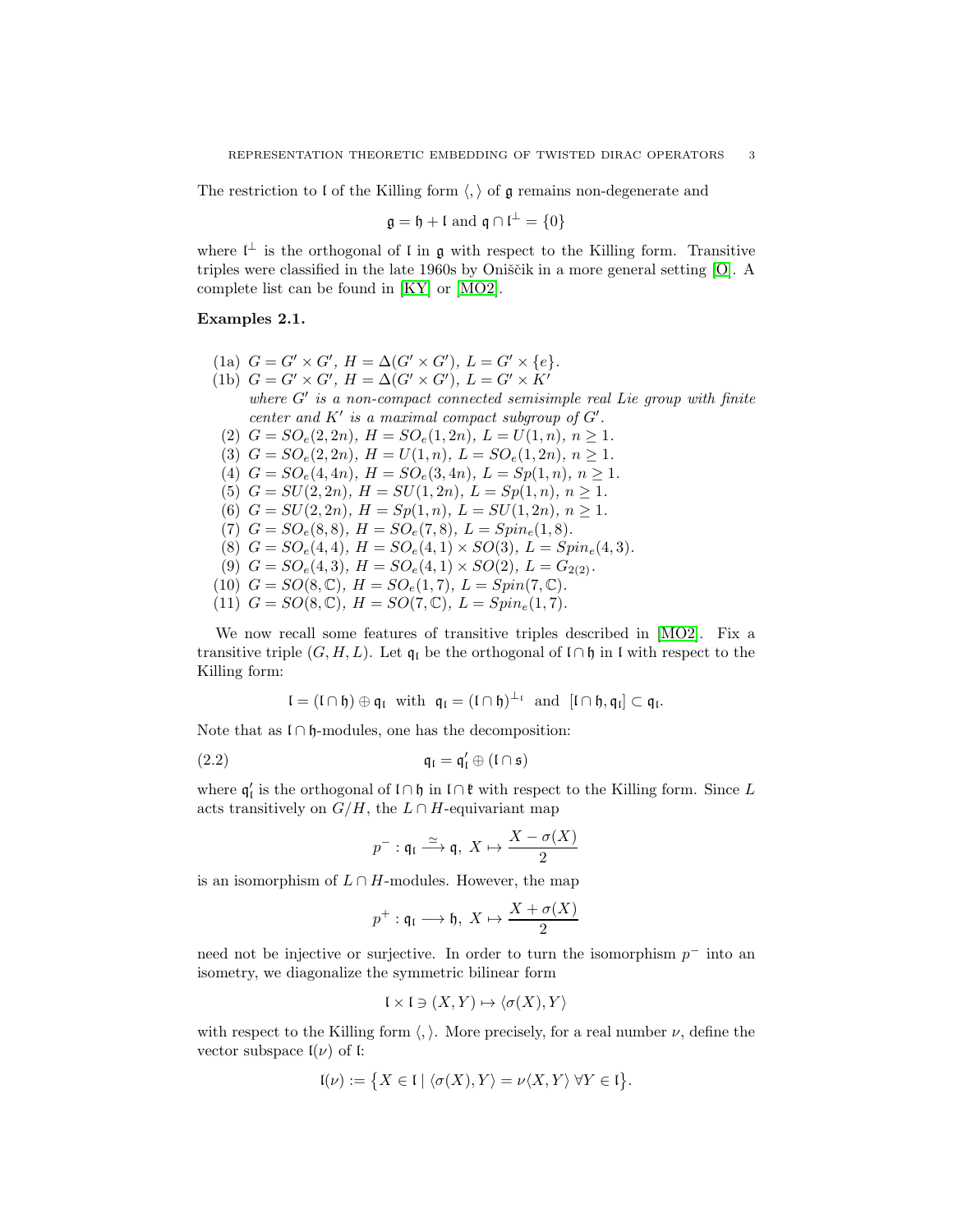Then  $\mathfrak{l}(\nu)$  is invariant under the adjoint action of  $L \cap H$  and  $\mathfrak{l}(\nu) \perp \mathfrak{l}(\nu')$  whenever  $\nu \neq \nu'$ . One can check that  $\nu \in [-1, 1]$ , with  $\mathfrak{l}(1) = \mathfrak{l} \cap \mathfrak{h}$  and  $\mathfrak{l}(-1) = \mathfrak{l} \cap \mathfrak{q}$ . In fact, each  $I(\nu)$  is  $\theta$ -stable so that

$$
\mathfrak{q}'_I = \bigoplus_{\nu \neq 1} \mathfrak{l}(\nu) \cap \mathfrak{k} \text{ and } \mathfrak{l} \cap \mathfrak{s} = \bigoplus_{\nu} \mathfrak{l}(\nu) \cap \mathfrak{s}.
$$

We will denote by  $X(\nu)$  an element in  $\mathfrak{l}(\nu)$ . For  $\nu \neq 1$ , set

$$
d_{\nu} = \left(\frac{1-\nu}{2}\right)^{-\frac{1}{2}}
$$

and consider the  $L \cap H$ -equivariant maps

$$
\rho^-: \mathfrak{q}_\mathfrak{l} \to \mathfrak{q}, \ X(\nu) \mapsto d_\nu \ p^-(X(\nu))
$$
  

$$
\rho^+: \mathfrak{q}_\mathfrak{l} \to \mathfrak{h}, \ X(\nu) \mapsto d_\nu \ p^+(X(\nu)).
$$

Then  $\rho^-$  is an isometry, and  $\rho^+$  is a partial isometry but it need not be injective or surjective. One easily checks that for all  $X(\nu)$ , whenever  $\nu \neq 1$  [\[MO2\]](#page-19-1):

$$
[X(\nu), \sigma(X(\nu))] = 0
$$
  
\n
$$
\rho^{+}(X(\nu)) + \rho^{-}(X(\nu)) = d_{\nu}X(\nu)
$$
  
\n
$$
[\rho^{+}(X(\nu)), \rho^{-}(X(\nu))] = 0.
$$

We will write  $\lambda$  for the compact  $\nu$ , i.e the  $\nu$  involved in the decomposition of  $\mathfrak{q}'_1$ , and  $\mu$  for the non-compact  $\nu$ , i.e the  $\nu$  involved in the decomposition of l ∩ s.

Transitive triples split into three families, depending on the map  $\rho^+$  being injective but not surjective (type I), surjective but not injective (type S) or neither (type N).

## Examples 2.3.

- (1a)  $G = G' \times G'$ ,  $H = \Delta(G' \times G')$ ,  $L = G' \times \{e\}$  *is of type I.*
- (1b)  $G = G' \times G'$ ,  $H = \Delta(G' \times G')$ ,  $L = G' \times K'$  *is of type S.*
- (2)  $G = SO_e(2, 2n)$ ,  $H = SO_e(1, 2n)$ ,  $L = U(1, n)$  *is of type S.*
- (3)  $G = SO_e(2, 2n)$ ,  $H = U(1, n)$ ,  $L = SO_e(1, 2n)$  *is of type S.*
- (4)  $G = SO_e(4, 4n)$ ,  $H = SO_e(3, 4n)$ ,  $L = Sp(1, n)$  *is of type I.*
- (5)  $G = SU(2, 2n)$ ,  $H = SU(1, 2n)$ ,  $L = Sp(1, n)$  *is of type S.*
- (6)  $G = SU(2, 2n)$ ,  $H = Sp(1, n)$ ,  $L = SU(1, 2n)$  *is of type S.*
- (7)  $G = SO_e(8,8)$ ,  $H = SO_e(7,8)$ ,  $L = Spin_e(1,8)$  *is of type I.*
- (8)  $G = SO_e(4, 4)$ ,  $H = SO_e(4, 1) \times SO(3)$ ,  $L = Spin_e(4, 3)$  *is of type N.*
- (9)  $G = SO_e(4,3)$ ,  $H = SO_e(4,1) \times SO(2)$ ,  $L = G_{2(2)}$  *is of type N.*
- (10)  $G = SO(8, \mathbb{C}), H = SO<sub>e</sub>(1, 7), L = Spin(7, \mathbb{C})$  *is of type N.*
- (11)  $G = SO(8, \mathbb{C}), H = SO(7, \mathbb{C}), L = Spin<sub>e</sub>(1, 7)$  *is of type I.*

We fix an orthonormal basis  $\{Z_j(\lambda)\}\$  (resp.  $\{T_k(\mu)\}\$ ) of  $\mathfrak{l}(\lambda)$  (resp.  $\mathfrak{l}(\mu)\$ ) so that  $\{Z_j\} = \bigcup_{\lambda} \{Z_j(\lambda)\}\$  (resp.  $\{T_k\} = \bigcup_{\mu} \{T_k(\mu)\}\$ ) is an orthonormal basis of  $\mathfrak{q}'_1$  (resp.  $l \cap s$  and

<span id="page-3-0"></span>(2.4) 
$$
[Z_j(\lambda), \sigma(Z_j(\lambda))] = 0, \quad \forall j, \lambda.
$$

$$
[T_k(\mu), \sigma(T_k(\mu))] = 0, \quad \forall k, \mu.
$$

It is worth to mention that transitive triples of type S have the following additional features [\[MO2\]](#page-19-1):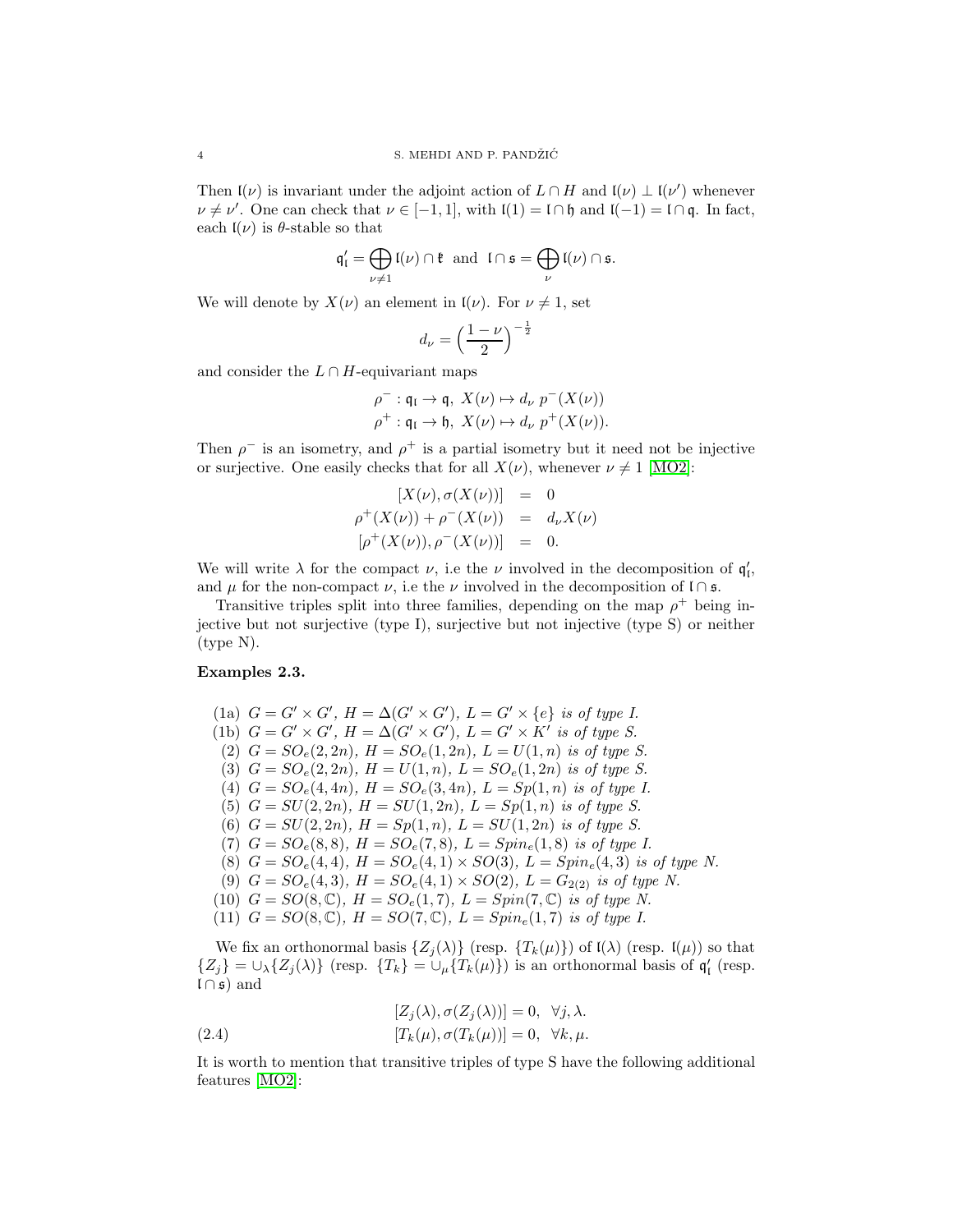- (a)  $L \cap K$  is  $\sigma$ -stable, i.e.,  $L \cap K/L \cap H$  is a symmetric space with respect to the involution  $\sigma$ .
- (b)  $\mathfrak{q}'_1$  is irreducible as a  $L \cap H$ -module and  $\lambda = -1$  (only one value for  $\lambda$ ).
- <span id="page-4-0"></span>(c)  $\text{I} \cap \text{s}$  is irreducible as a  $L \cap H$ -module and  $\mu = 0$  (only one value for  $\mu$ ).

### 3. Clifford algebras and spin modules

Let  $(G, H, L)$  be a transitive triple, and let as before q denote the orthogonal complement of h is g with respect to the form  $\langle , \rangle$ . Then  $\langle , \rangle$  is nondegenerate on both h and q.

Let  $C(\mathfrak{q})$  be the Clifford algebra of  $\mathfrak{q}$  with respect to  $\langle , \rangle$ . In other words, it is the associative algebra with unit, generated by q, with relations

$$
XY + YX = \langle X, Y \rangle, \qquad X, Y \in \mathfrak{q}.
$$

It is well known that the category of complex  $C(\mathfrak{q})$ -modules is semisimple, with only one irreducible module if dim  $q$  is even, and two irreducible modules if dim  $q$  is odd. These modules are called spin modules and they can be constructed as follows. Let  $\mathfrak{q}_{\mathbb{C}}^+$  and  $\mathfrak{q}_{\mathbb{C}}^-$  be maximal isotropic subspaces of  $\mathfrak{q}_{\mathbb{C}}$ , nondegenerately paired by  $\langle , \rangle$ . Then

$$
\begin{aligned}\n\mathfrak{q}_\mathbb{C} &= \mathfrak{q}_\mathbb{C}^+ \oplus \mathfrak{q}_\mathbb{C}^- & \text{if } \dim \mathfrak{q} \text{ is even;} \\
\mathfrak{q}_\mathbb{C} &= \mathfrak{q}_\mathbb{C}^+ \oplus \mathfrak{q}_\mathbb{C}^- \oplus \mathbb{C}Z & \text{if } \dim \mathfrak{q} \text{ is odd,}\n\end{aligned}
$$

where in the odd case  $Z \in \mathfrak{q}_{\mathbb{C}}$  is a vector orthogonal to  $\mathfrak{q}_{\mathbb{C}}^+ \oplus \mathfrak{q}_{\mathbb{C}}^-$  such that  $\langle Z, Z \rangle = 1$ . We define

$$
S_{\mathfrak{q}} = {\textstyle\bigwedge}\mathfrak{q}^+_{\mathbb{C}}
$$

,

with elements of  $\mathfrak{q}_{\mathbb{C}}^+$  acting by wedging and elements of  $\mathfrak{q}_{\mathbb{C}}^-$  acing by contracting. If dim q is even, this determines a  $C(\mathfrak{q})$ -module structure on the spin module  $S_{\mathfrak{q}}$ , and if dim q is odd we still need to define the action of Z. There are two choices: Z can act by  $1/\sqrt{2}$  on  $\bigwedge^{\text{even}} \mathfrak{q}_\mathbb{C}^+$  and by  $-1/\sqrt{2}$  on  $\bigwedge^{\text{odd}} \mathfrak{q}_\mathbb{C}^+$ , or by  $-1/\sqrt{2}$  on  $\bigwedge^{\text{even}} \mathfrak{q}_\mathbb{C}^+$  and by  $1/\sqrt{2}$  on  $\Lambda^{odd} q_C^+$ . We fix one of these choices. We denote by

(3.1) 
$$
\gamma_{\mathfrak{q}}: C(\mathfrak{q}) \to \text{End}(S_{\mathfrak{q}})
$$

the action map for the  $C(\mathfrak{q})$ -module  $S_{\mathfrak{q}}$ .

Besides the obvious embedding of  $\frak{q}$  into  $C(\frak{q})$ , there is also an embedding of  $\mathfrak{so}(\mathfrak{q})$  into  $C(\mathfrak{q})$  induced by the skew symmetrization (Chevalley isomorphism):

$$
\mathfrak{so}(\mathfrak{q}) \simeq \Lambda^2 \mathfrak{q} \xrightarrow{j} C(\mathfrak{q}), \qquad j(X \wedge Y) = \frac{1}{2}(XY - YX).
$$

The image of this map is equal to the Lie subalgebra  $C^2(\mathfrak{q})$  of  $C(\mathfrak{q})$ , consisting of "pure degree 2" elements. Its main property is that the natural action of  $\mathfrak{so}(\mathfrak{g})$  on q corresponds to the action of  $C^2(\mathfrak{q})$  on  $\mathfrak{q} \subset C(\mathfrak{q})$  by Clifford algebra commutators.

Composing the above map with the adjoint action map  $\mathfrak{h} \to \mathfrak{so}(\mathfrak{q})$ , we get a map

(3.2) 
$$
\alpha_{\mathfrak{g},\mathfrak{h}} = \alpha_{\mathfrak{h}} : \mathfrak{h} \to C(\mathfrak{q})
$$

such that

(3.3) 
$$
[\alpha_{\mathfrak{h}}(X), Y]_{C(\mathfrak{q})} = [X, Y]_{\mathfrak{g}}, \qquad X \in \mathfrak{h}, Y \in \mathfrak{q}.
$$

Moreover,  $\alpha_{\mathfrak{h}}$  is a Lie algebra morphism, i.e.,

<span id="page-4-1"></span>
$$
[\alpha_{\mathfrak{h}}(X), \alpha_{\mathfrak{h}}(Z)]_{C(\mathfrak{q})} = [X, Z]_{\mathfrak{g}}, \qquad X, Z \in \mathfrak{h}.
$$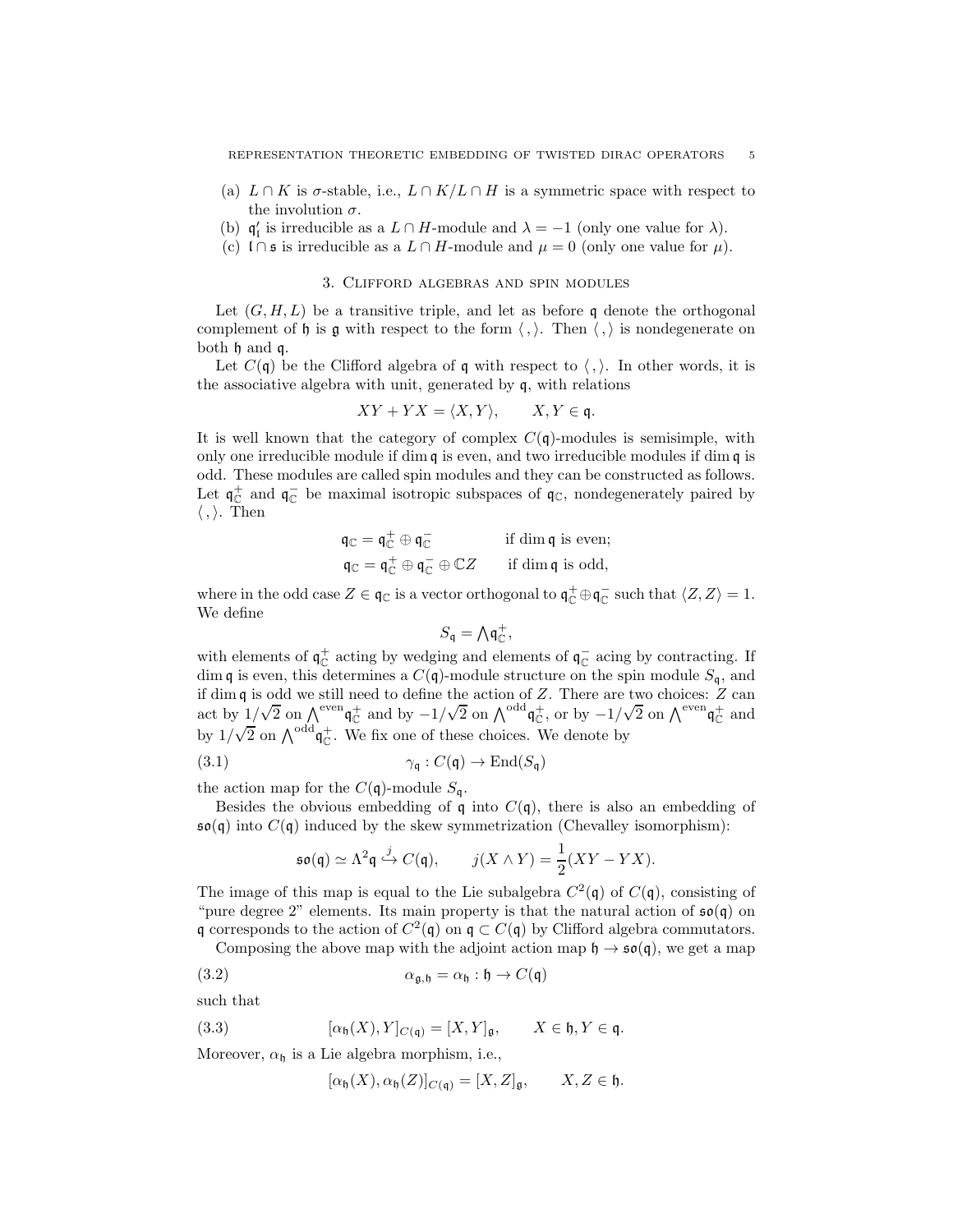In the last two formulas, the subscript of a bracket denotes the Lie algebra in which the bracket is taken.

The following lemma describes  $\alpha_{\mathfrak{h}}$  more explicitly. The proof can be found for example in [\[HP\]](#page-19-6), Section 2.3.3 (but note that the conventions there are different, so a factor shows up in the formula).

<span id="page-5-0"></span>**Lemma 3.4.** Let  $\{e_i\}$  be an orthonormal basis of **q**, and let  $\varepsilon_i = \langle e_i, e_i \rangle \in \{\pm 1\}.$ *Then for any*  $X \in \mathfrak{h}$ ,

$$
\alpha_{\mathfrak{h}}(X) = -\sum_{i < j} \varepsilon_i \varepsilon_j \langle [X, e_i], e_j \rangle e_i e_j = -\frac{1}{2} \sum_{i,j} \varepsilon_i \varepsilon_j \langle [X, e_i], e_j \rangle e_i e_j.
$$

Using the map  $\alpha_{\mathfrak{h}}$ , we can view the spin module  $S_{\mathfrak{q}}$  as an  $\mathfrak{h}$ -module, with  $X \in \mathfrak{h}$ acting as  $\alpha_{\mathfrak{h}}(X) \in C(\mathfrak{q}).$ 

Recall that  $\rho^- : \mathfrak{q}_\mathfrak{l} \to \mathfrak{q}$  is an isometry, and therefore  $\rho^-$  extends to an isomorphism of the Clifford algebras  $C(\mathfrak{q}_{\mathfrak{l}})$  and  $C(\mathfrak{q})$ , where  $\rho^- : C(\mathfrak{q}_{\mathfrak{l}}) \to C(\mathfrak{q})$  is defined by

$$
\rho^-(Y_1 \ldots Y_k) = \rho^-(Y_1) \ldots \rho^-(Y_k), \qquad Y_1, \ldots, Y_k \in \mathfrak{q}_1.
$$

It follows that also the spin modules  $S_{q_1}$  and  $S_q$  are isomorphic as vector spaces. On the other hand,  $S_{\mathfrak{q}_1}$  has an action of l∩h, while  $S_{\mathfrak{q}}$  has an action of h, and hence also of  $\mathfrak{l} \cap \mathfrak{h}$  by restriction.

Lemma 3.5. *With notation as above,*

$$
\rho^-(\alpha_{\mathfrak{l}\cap\mathfrak{h}}(X))=\alpha_{\mathfrak{h}}(X),\qquad X\in\mathfrak{l}\cap\mathfrak{h}.
$$

*In particular, the isomorphism of*  $S_{\mathfrak{q}_i}$  *and*  $S_{\mathfrak{q}}$  *induced by*  $\rho^-$  *is*  $\mathfrak{l} \cap \mathfrak{h}$ *-equivariant.* 

*Proof.* Recall that  $\rho^- : \mathfrak{q}_\mathfrak{l} \to \mathfrak{q}$  is an  $\mathfrak{l} \cap \mathfrak{h}$ -equivariant isometry. This implies that for any  $X \in \mathfrak{l} \cap \mathfrak{h}$  and  $Y, Z \in \mathfrak{q}_{\mathfrak{l}}$ ,

(3.6) 
$$
\langle [X, \rho^-(Y)], \rho^-(Z) \rangle = \langle \rho^-([X, Y]), \rho^-(Z) \rangle = \langle [X, Y], Z \rangle.
$$

Let now  $\{e_i\}$  be an orthonormal basis of  $\mathfrak{q}_l$  with  $\langle e_i, e_i \rangle = \varepsilon_i = \pm 1$ . By Lemma [3.4,](#page-5-0) if  $X \in \mathfrak{l} \cap \mathfrak{h}$ , then

<span id="page-5-1"></span>
$$
\alpha_{\mathfrak{l}\cap\mathfrak{h}}(X) = -\sum_{i < j} \varepsilon_i \varepsilon_j \langle [X, e_i], e_j \rangle e_i e_j; \\
\alpha_{\mathfrak{h}}(X) = -\sum_{i < j} \varepsilon_i \varepsilon_j \langle [X, \rho^-(e_i)], \rho^-(e_j) \rangle \rho^-(e_i) \rho^-(e_j).
$$

So the lemma follows from  $(3.6)$ .

We also consider the spin modules  $S_{\mathfrak{q}'_1}$  and  $S_{\mathfrak{l}\cap\mathfrak{s}}$  for the pairs  $(\mathfrak{l}\cap\mathfrak{k},\mathfrak{l}\cap\mathfrak{h})$  and  $(L, L \cap \mathfrak{k})$  respectively. Recall that by  $(2.2)$ 

$$
\mathfrak{q}_{\mathfrak{l}}=\mathfrak{l}\cap\mathfrak{s}\oplus\mathfrak{q}_{\mathfrak{l}}'.
$$

This implies that

$$
C(\mathfrak{q}_{\mathfrak{l}})=C(\mathfrak{l}\cap\mathfrak{s})\,\overline{\otimes}\,C(\mathfrak{q}_{\mathfrak{l}}'),
$$

where  $\bar{\otimes}$  denotes the graded tensor product of superalgebras, i.e.,

$$
(a\bar{\otimes}b)(c\bar{\otimes}d) = (-1)^{\deg b \deg c}ac \bar{\otimes} bd,
$$

with deg being 0 for even elements and 1 for odd elements.

To get an analogous decomposition of the spin module, we first note that if  $(I \cap \mathfrak{s})^+_{\mathbb{C}}$  and  $(\mathfrak{q}'_I)^+_{\mathbb{C}}$  are maximal isotropic subspaces of  $(I \cap \mathfrak{s})_{\mathbb{C}}$  respectively  $(\mathfrak{q}'_I)_{\mathbb{C}}$ ,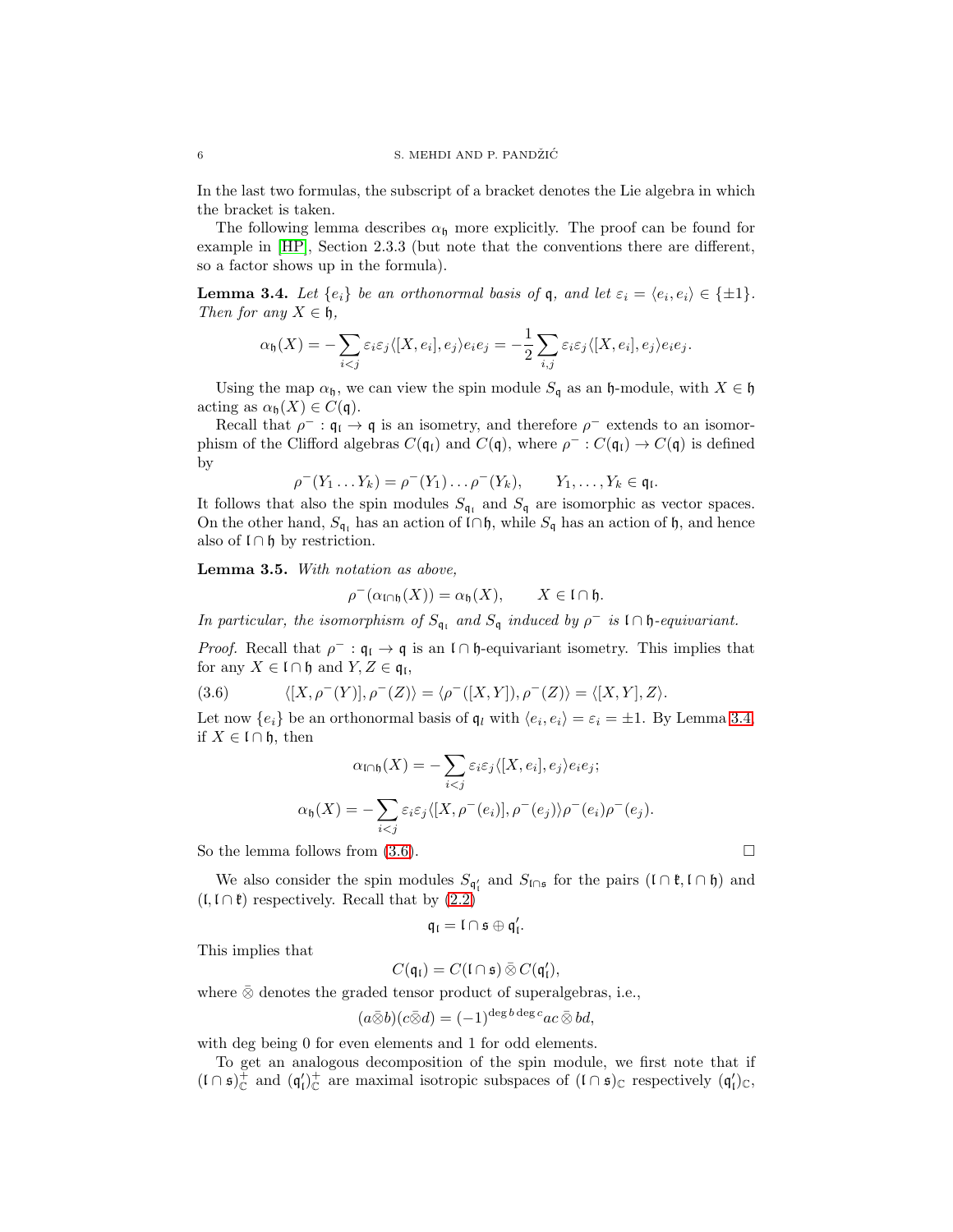then  $(I \cap \mathfrak{s})^+_{\mathbb{C}} \oplus (\mathfrak{q}'_l)^+_{\mathbb{C}}$  is a maximal isotropic subspace of  $(\mathfrak{q}_l)_{\mathbb{C}}$ , unless  $\dim(I \cap \mathfrak{s})$ and  $\dim(\mathfrak{q}'_l)$  are both odd. (In case they are both odd, there is an isotropic vector outside of  $(\text{log})^+_{\mathbb{C}} \oplus (\text{q}'_t)^+_{\mathbb{C}}$ . To simplify matters, we make the following assumption.

## <span id="page-6-0"></span>Assumption 3.7. *The dimension of* l ∩ s *is even.*

Since the triples of type S other than  $(G, H, L) = (G' \times G', \Delta(G' \times G'), G' \times K')$ all have L of equal rank, Assumption [3.7](#page-6-0) is satisfied for all of them. For the triples  $(G' \times G', \Delta(G' \times G'), G' \times K')$ , we have  $\Box \mathfrak{s} = \mathfrak{s}' \times 0$ , so Assumption [3.7](#page-6-0) is equivalent to dim  $\mathfrak{s}'$  being even. This is certainly true if  $G'$  is of equal rank, and if G' is of unequal rank it is still often true. For example, if  $G' = SL(n, \mathbb{R})$ , then  $\dim \mathfrak{s}' = \frac{n(n+1)}{2} - 1$ , which is even if n is congruent to 1 or 2 modulo 4 (and odd otherwise).

The above discussion about isotropic subspaces implies that under Assumption [3.7](#page-6-0) we have  $S_{\mathfrak{q}_1} = S_{\mathfrak{l} \cap \mathfrak{s}} \otimes S_{\mathfrak{q}'_1}$  as vector spaces. The isomorphism  $S_{\mathfrak{l} \cap \mathfrak{s}} \otimes S_{\mathfrak{q}'_1} \to S_{\mathfrak{q}_1}$ can be realized as the exterior algebra multiplication map.

This vector space isomorphism is also an isomorphism of  $C(\mathfrak{q}_{\mathfrak{l}}) = C(\mathfrak{l} \cap \mathfrak{s}) \bar{\otimes} C(\mathfrak{q}_{\mathfrak{l}}')$ modules. To see this, we first note that since dim  $\mathfrak{l} \cap \mathfrak{s}$  is even, the  $C(\mathfrak{l} \cap \mathfrak{s})$ -module  $S_{\mathfrak{l}\cap\mathfrak{s}}$  is Z<sub>2</sub>-graded, with

<span id="page-6-2"></span>
$$
S^0_{\mathfrak{l}\cap\mathfrak{s}}=\textstyle\bigwedge^{\mathrm{even}}(\mathfrak{l}\cap\mathfrak{s})^+_{\mathbb{C}};\qquad S^1_{\mathfrak{l}\cap\mathfrak{s}}=\textstyle\bigwedge^{\mathrm{odd}}(\mathfrak{l}\cap\mathfrak{s})^+_{\mathbb{C}}.
$$

We can now define an action of  $C(\mathfrak{q}_{\mathfrak{l}}) = C(\mathfrak{l} \cap \mathfrak{s}) \bar{\otimes} C(\mathfrak{q}'_{\mathfrak{l}})$  on  $S_{\mathfrak{l} \cap \mathfrak{s}} \otimes S_{\mathfrak{q}'_{\mathfrak{l}}}$  by

(3.8) 
$$
(c \otimes d) \cdot (s \otimes t) = (-1)^{\deg d \deg s} c s \otimes dt.
$$

To see that this is a well defined algebra action, we check

<span id="page-6-1"></span>(3.9) 
$$
(a \otimes b) \cdot [(c \otimes d) \cdot (s \otimes t)] = [(a \otimes b)(c \otimes d)] \cdot (s \otimes t),
$$

for any  $a, c \in C(\mathfrak{l} \cap \mathfrak{s}), b, d \in C(\mathfrak{q}'_l), s \in S_{\mathfrak{l} \cap \mathfrak{s}}$  and  $t \in S_{\mathfrak{q}'_l}$  such that  $b, c, d$  and s are homogeneous.

Up to sign, both sides of [\(3.9\)](#page-6-1) are equal to  $acs \otimes bdt$ . The sign on the left side is  $-1$  to the power of deg d deg s + deg b deg(cs), while the sign on the right side is  $-1$  to the power of deg  $b \deg c + \deg (bd) \deg s$ . Both exponents are equal to

 $\deg b \deg c + \deg b \deg s + \deg d \deg s,$ 

so [\(3.9\)](#page-6-1) is true and the action [\(3.8\)](#page-6-2) is well defined. Moreover, we have

<span id="page-6-3"></span>Lemma 3.10. *The exterior algebra multiplication map*

<span id="page-6-4"></span>
$$
m:S_{\mathfrak{l}\cap\mathfrak{s}}\otimes S_{\mathfrak{q}'_{\mathfrak{l}}}\to S_{\mathfrak{q}_{\mathfrak{l}}}
$$

*is an isomorphism of*  $C(\mathfrak{q}_\mathfrak{l}) = C(\mathfrak{l} \cap \mathfrak{s}) \bar{\otimes} C(\mathfrak{q}'_{\mathfrak{l}})$ -modules, where the action of  $C(\mathfrak{q}_{\mathfrak{l}})$ *on*  $S_{\mathfrak{q}_i}$  *is the usual one, and the action on*  $S_{\mathfrak{l}\cap\mathfrak{s}} \otimes S_{\mathfrak{q}'_i}$  *is the one defined by* [\(3.8\)](#page-6-2)*.* 

*Proof.* We already know that m is a vector space isomorphism, so we only need to check it respects the actions. This follows immediately from the definitions.  $\square$ 

It is now not difficult to see that we also have

$$
(3.11) \t\t S_{\mathfrak{q}_{\mathfrak{l}}} = S_{\mathfrak{l} \cap \mathfrak{s}} \otimes S_{\mathfrak{q}'_{\mathfrak{l}}}
$$

on the level of  $\mathfrak{l} \cap \mathfrak{h}$ -modules, where  $S_{\mathfrak{q}_i}$  is viewed as an  $\mathfrak{l} \cap \mathfrak{h}$ -module through the map  $\alpha_{\mathfrak{l},\mathfrak{l}\cap\mathfrak{h}}:\mathfrak{l}\cap\mathfrak{h}\to C(\mathfrak{q}_{\mathfrak{l}}),$  S<sub>l∩s</sub> is viewed as an l∩h-module through the restriction of the map  $\alpha_{\mathfrak{l},\mathfrak{l}\cap\mathfrak{k}}$  :  $\mathfrak{l}\cap\mathfrak{k}\to C(\mathfrak{l}\cap\mathfrak{s})$ , and  $S_{\mathfrak{q}'_{\mathfrak{l}}}$  is viewed as an  $\mathfrak{l}\cap\mathfrak{h}$ -module through the map  $\alpha_{\mathsf{In} \mathfrak{k},\mathsf{In} \mathfrak{h}} : \mathfrak{l} \cap \mathfrak{h} \to C(\mathfrak{q}'_{\mathfrak{l}})$ . Indeed, we have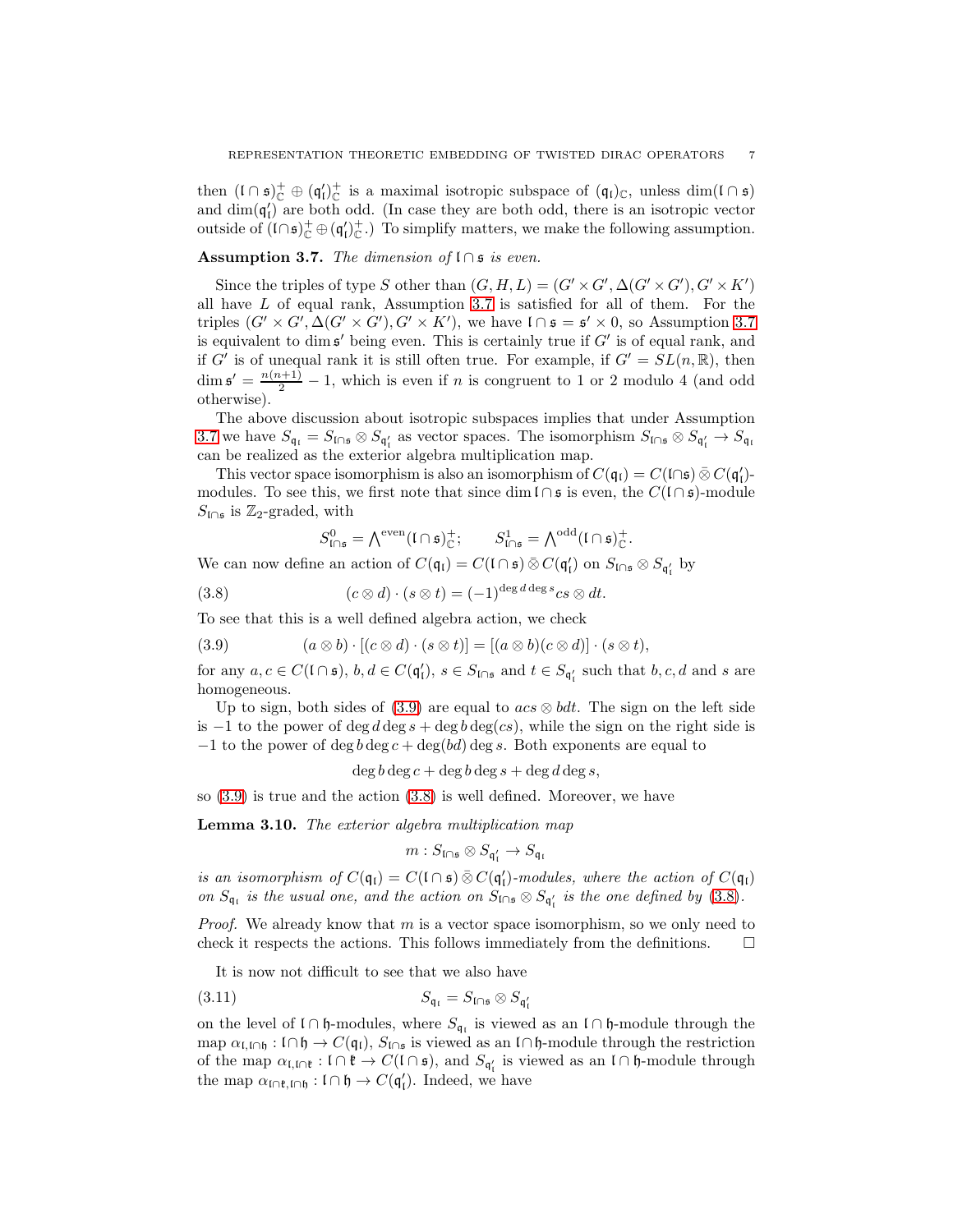Lemma 3.12. *Let* (G, H, L) *be a triple of type* S *satisfying Assumption [3.7.](#page-6-0) Then for any*  $X \in \mathfrak{l} \cap \mathfrak{h}$ ,  $\alpha_{\mathfrak{l},\mathfrak{l} \cap \mathfrak{h}}(X)$  *decomposes under*  $C(\mathfrak{q}_{\mathfrak{l}}) = C(\mathfrak{l} \cap \mathfrak{s}) \bar{\otimes} C(\mathfrak{q}'_{\mathfrak{l}})$  *as* 

 $\alpha_{\mathfrak{l},\mathfrak{l}\cap\mathfrak{h}}(X) = \alpha_{\mathfrak{l},\mathfrak{l}\cap\mathfrak{k}}(X) \otimes 1 + 1 \otimes \alpha_{\mathfrak{l}\cap\mathfrak{k},\mathfrak{l}\cap\mathfrak{h}}(X).$ 

*In particular, the isomorphism of Lemma [3.10](#page-6-3) is an isomorphism of* l ∩ h*-modules.*

*Proof.* Let  $\{Z_i\}$  respectively  $T_r$  be orthonormal bases of  $\mathfrak{q}'_l$  respectively  $\mathfrak{l} \cap \mathfrak{s}$ . Since  $\langle Z_i, Z_i \rangle = -1$  and  $\langle T_k, T_k \rangle = 1$  for any i and k, Lemma [3.4](#page-5-0) implies that for any  $X \in \mathfrak{l} \cap \mathfrak{h},$ 

$$
(3.13)
$$

<span id="page-7-1"></span>
$$
\alpha_{\mathfrak{l},\mathfrak{l}\cap\mathfrak{h}}(X)=-\sum_{i
$$

Since  $[X, Z_i] \in \mathfrak{l} \cap \mathfrak{k} \perp \mathfrak{l} \cap \mathfrak{s}$ , the second sum in [\(3.13\)](#page-7-1) is 0, i.e.,

<span id="page-7-2"></span>(3.14) 
$$
\alpha_{\mathfrak{l},\mathfrak{l}\cap\mathfrak{h}}(X)=-\sum_{i
$$

<span id="page-7-0"></span>Since the first sum in [\(3.14\)](#page-7-2) is equal to  $\alpha_{\mathfrak{l} \cap \mathfrak{k},\mathfrak{l} \cap \mathfrak{h}}(X) = 1 \otimes \alpha_{\mathfrak{l} \cap \mathfrak{k},\mathfrak{l} \cap \mathfrak{h}}(X)$  by Lemma [3.4,](#page-5-0) and the second sum is equal to  $\alpha_{\mathfrak{l} \cap \mathfrak{h}}(X) = \alpha_{\mathfrak{l} \cap \mathfrak{h}}(X) \otimes 1$ , the and the second sum is equal to  $\alpha_{\mathfrak{l},\mathfrak{l}\cap\mathfrak{k}}(X) = \alpha_{\mathfrak{l},\mathfrak{l}\cap\mathfrak{k}}(X) \otimes 1$ , the lemma follows.

## 4. Twisted Dirac operators

As before, let  $G$  be a non-compact connected semisimple real Lie group with finite center and with Lie algebra  $\mathfrak{g}$ , K a maximal compact subgroup of G with respect to a Cartan involution  $\theta$  and  $H$  a non-compact connected semisimple closed subgroup of G with Lie algebra h such that  $G/H$  is a symmetric space with respect to an involution  $\sigma$  commuting with  $\theta$ .

Let  $U(\mathfrak{g}_{\mathbb{C}})$  (resp.  $U(\mathfrak{h}_{\mathbb{C}})$ ) be the enveloping algebra of the complexification of  $\mathfrak{g}$ (resp. b). For  $i = 1, 2$ , let

$$
\tau_i: H \to GL(F_i)
$$

be finite dimensional smooth complex representations of H. Write  $\text{Hom}(F_1, F_2)$ for the vector space of complex homomorphisms from  $F_1$  to  $F_2$ . The enveloping algebra  $U(\mathfrak{g}_{\mathbb{C}})$  is both a right  $U(\mathfrak{h}_{\mathbb{C}})$ -module and an H-module:

$$
X \cdot A = AX
$$
  

$$
h \cdot A = \text{Ad}(h)A
$$

for all  $h \in H$ ,  $X \in U(\mathfrak{h}_{\mathbb{C}})$  and  $A \in U(\mathfrak{g}_{\mathbb{C}})$ . Write  $X \mapsto X^0$  for the antiautomorphism of  $U(\mathfrak{h}_{\mathbb{C}})$  defined by

<span id="page-7-3"></span>
$$
(X_1 \cdots X_n)^0 = (-1)^n X_n \cdots X_1 \quad \text{for } X_j \in \mathfrak{h}.
$$

In particular, the vector space  $\text{Hom}(F_1, F_2)$  is equipped with a structure of  $U(\mathfrak{h}_{\mathbb{C}})$ module:

(4.1) 
$$
X \cdot T = T \circ d\tau_1(X^0), \qquad X \in U(\mathfrak{h}_{\mathbb{C}}), T \in \text{Hom}(F_1, F_2)
$$

where  $d\tau_1$  denotes the differential of  $\tau_1$  extended naturally to  $U(\mathfrak{h}_\mathbb{C})$ . Let  $\mathcal{F}_i \to G/H$ be the homogeneous vector bundle over  $G/H$  induced by the H-module  $F_i$  and write  $C^{\infty}(G/H, \mathcal{F}_i)$  for the space of smooth sections on which the group G acts by left translations. As a G-module,  $C^{\infty}(G/H, \mathcal{F}_i)$  is isomorphic to the space of *H*-invariant vectors  $(C^{\infty}(G) \otimes F_i)^H$ . Here the *G*-action on  $C^{\infty}(G) \otimes F_i$  is given by left translations on  $C^{\infty}(G)$  and trivial on  $F_i$ , while the H-action is given by the right translations on  $C^{\infty}(G)$  and by  $\tau_i$  on  $F_i$ . Let  $\mathcal{D}_{G/H}(\mathcal{F}_1, \mathcal{F}_2)$  be the vector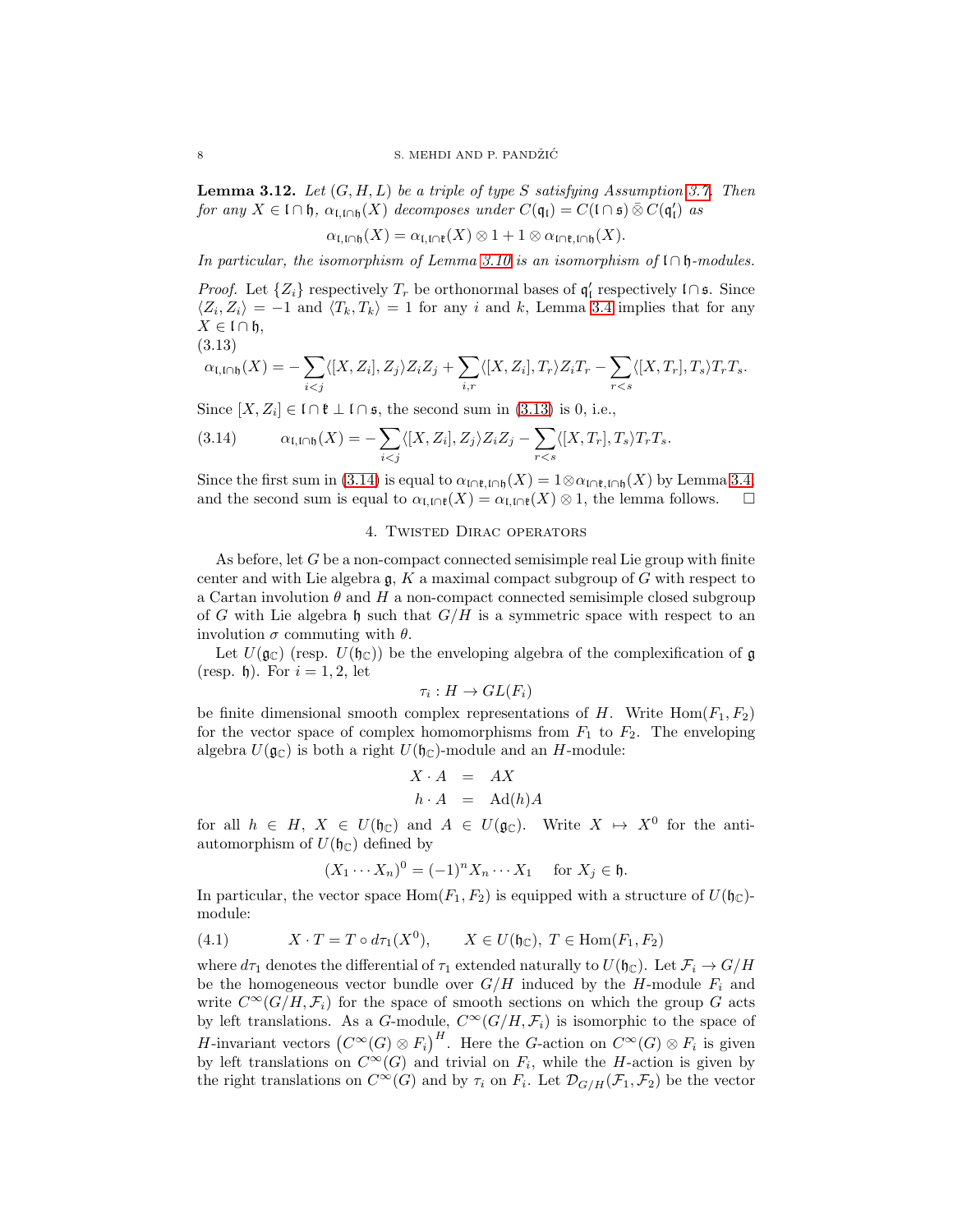space of left-invariant differential operators  $C^{\infty}(G/H, \mathcal{F}_1) \to C^{\infty}(G/H, \mathcal{F}_2)$ . One has the following isomorphism:

$$
\mathcal{D}_{G/H}(\mathcal{F}_1, \mathcal{F}_2) \simeq \left\{ U(\mathfrak{g}_{\mathbb{C}}) \otimes_{U(\mathfrak{h}_{\mathbb{C}})} \text{Hom}(F_1, F_2) \right\}^H
$$

where the H-action on  $U(\mathfrak{g}_{\mathbb{C}}) \otimes_{U(\mathfrak{h}_{\mathbb{C}})} \text{Hom}(F_1, F_2)$  is given by

(4.2) 
$$
h \cdot (A \otimes T) = (Ad(h)A) \otimes \tau_2(h) \circ T \circ \tau_1(h)^{-1}
$$

When  $F_1 = F_2$ ,  $\mathcal{D}_{G/H}(\mathcal{F}_1, \mathcal{F}_2)$  is an algebra and in the case when  $F_1 = F_2 = \mathbb{C}$ , one has an isomorphism of algebras

$$
\mathcal{D}_{G/H}(\mathbb{C},\mathbb{C})\simeq U(\mathfrak{g}_{\mathbb{C}})^H/U(\mathfrak{g}_{\mathbb{C}})^H\cap U(\mathfrak{g}_{\mathbb{C}})\mathfrak{h}_{\mathbb{C}}
$$

where  $\mathcal{D}_{G/H}(\mathbb{C}, \mathbb{C})$  coincides with the commutative algebra  $\mathcal{D}(G/H)$  of leftinvariant differential operators acting on smooth functions on  $G/H$ .

Let  $(\beta, E)$  be a finite dimensional representation of h such that the tensor product  $S_q \otimes E$  lifts to a representation  $(\tau, F)$  of the group H. There is an associated smooth homogeneous vector bundle over  $G/H$ , which we denote by  $\mathcal{S}_{\mathfrak{q}} \otimes \mathcal{E}$ , whose space of smooth sections is

$$
C^{\infty}(G/H, S_{\mathfrak{q}} \otimes \mathcal{E})
$$
  
\n
$$
\simeq \left\{ C^{\infty}(G) \otimes (S_{\mathfrak{q}} \otimes E) \right\}^{H}
$$
  
\n
$$
\simeq \left\{ f : G \to S_{\mathfrak{q}} \otimes E \mid f \text{ is smooth and } f(gh) = \tau(h)^{-1}(f(g)), \forall h \in H \right\}.
$$

For  $X \in \mathfrak{q}$  and  $\phi \in C^{\infty}(G)$ , define the right differential of  $\phi$  along X as follows:

$$
(R(X))\varphi)(g) = \frac{d}{dt}\varphi(g\exp(tX))_{|_{t=0}}.
$$

Pick an orthonormal basis  $\{X_i\}$  of q and consider the operator

(4.3) 
$$
\widehat{D}_{G/H}(E) : C^{\infty}(G/H, \mathcal{S}_q \otimes \mathcal{E}) \longrightarrow C^{\infty}(G/H, \mathcal{S}_q \otimes \mathcal{E})
$$

defined by

<span id="page-8-0"></span>
$$
\widehat{D}_{G/H}(E) = \sum_j \langle X_j, X_j \rangle R(X_j) \otimes (\gamma_{\mathfrak{q}}(X_j) \otimes 1).
$$

Note that  $\widehat{D}_{G/H}(E)$  is independent of the basis  $\{X_j\}$ . One checks that  $\widehat{D}_{G/H}(E)$ belongs to the space  $\Big\{ U({\mathfrak g}_{\mathbb C}) \otimes_{U({\mathfrak h}_{\mathbb C})} \mathrm{Hom}(S_{\mathfrak q} \otimes E, S_{\mathfrak q} \otimes E)\Big\}^H$  and therefore defines a G-invariant differential operator acting on  $C^{\infty}(G/H, \mathcal{S}_{q} \otimes \mathcal{E})$ .  $\widehat{D}_{G/H}(E)$  is known as the *twisted geometric Dirac operator* associated with E.

There is an algebraic analog of the geometric Dirac operator. Namely, attached to a g-module  $(\pi, V)$  there is the Dirac operator

<span id="page-8-1"></span>
$$
D_{\mathfrak{g},\mathfrak{h}}(V):V\otimes S_{\mathfrak{q}}\rightarrow V\otimes S_{\mathfrak{q}}
$$

with

(4.4) 
$$
D_{\mathfrak{g},\mathfrak{h}}(V) := \sum_j \langle X_j, X_j \rangle \pi(X_j) \otimes \gamma_{\mathfrak{q}}(X_j).
$$

The operator  $D_{\mathfrak{g},\mathfrak{h}}(V)$  is independent of the choice of basis  $\{X_j\}$  and is  $\mathfrak{h}$ -invariant.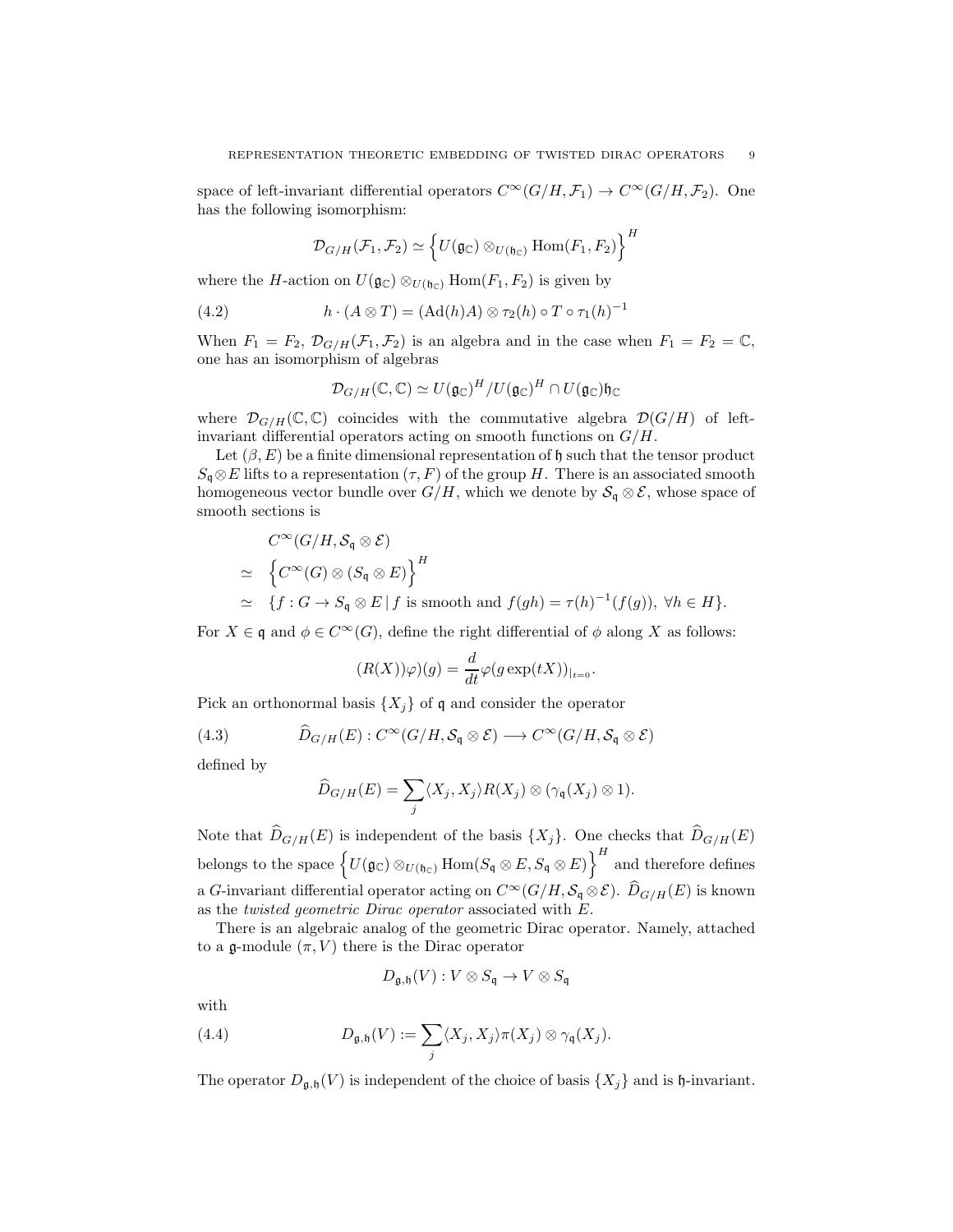### <span id="page-9-0"></span>10 S. MEHDI AND P. PANDŽIĆ

#### 5. Embedding of Dirac operators

Fix a transitive triple  $(G, H, L)$ . Recall that the spin modules  $S_{\mathfrak{q}_1}$  and  $S_{\mathfrak{q}}$  for l ∩ h and h respectively are isomorphic as l ∩ h-modules. Let  $(β, E)$  be a finite dimensional representation of  $\mathfrak h$  such that the tensor product  $S_{\mathfrak g} \otimes E$  lifts to a representation  $(\tau, F)$  of the group H. There is an associated smooth homogeneous vector bundle over both  $G/H$  and  $L/L \cap H$ , which we denote by  $\mathcal{S}_{\mathfrak{q}} \otimes \mathcal{E} \to G/H$ and  $S_{\mathfrak{q}_i} \otimes \mathcal{E} \to L/L \cap H$  respectively. The spaces of smooth sections are, as above, denoted respectively by  $C^{\infty}(G/H, \mathcal{S}_{\mathfrak{q}} \otimes \mathcal{E})$  and  $C^{\infty}(L/L \cap H, \mathcal{S}_{\mathfrak{q}_l} \otimes \mathcal{E})$ . The transitive action of L on  $G/H$  implies that restriction to L is an isomorphism of L-modules:

$$
(5.1) \t j: C^{\infty}(G/H, \mathcal{S}_{\mathfrak{q}} \otimes \mathcal{E}) \xrightarrow{\simeq} C^{\infty}(L/L \cap H, \mathcal{S}_{\mathfrak{q}_I} \otimes \mathcal{E}), \quad f \mapsto f|_{L}.
$$

On the other hand, if  $U(\mathfrak{l}_{\mathbb{C}})$  denotes the enveloping algebra of the complexification I, the transitive action of L on  $G/H$  and the Poincaré-Birkhoff-Witt theorem induce an isomorphism of algebras

$$
U(\mathfrak{g}_{\mathbb{C}})\simeq U(\mathfrak{h}_{\mathbb{C}})\otimes_{U(\mathfrak{l}_{\mathbb{C}}\cap\mathfrak{h}_{\mathbb{C}})}U(\mathfrak{l}_{\mathbb{C}}).
$$

One deduces the following  $L \cap H$ -equivariant embedding of invariant differential operators:

$$
i: \mathcal{D}_{G/H}(\mathcal{S}_{\mathfrak{q}} \otimes \mathcal{E}, \mathcal{S}_{\mathfrak{q}} \otimes \mathcal{E}) \hookrightarrow \mathcal{D}_{L/L \cap H}(\mathcal{S}_{\mathfrak{q}_1} \otimes \mathcal{E}, \mathcal{S}_{\mathfrak{q}_1} \otimes \mathcal{E})
$$
  
(5.2) 
$$
i(D)(j(f)) = j(D(f)).
$$

Moreover, recall that under Assumption [3.7,](#page-6-0) the spin modules  $S_{\mathfrak{q}'_1}$  for the pair  $(I \cap \mathfrak{k}, I \cap \mathfrak{h})$  and  $S_{\mathfrak{l} \cap \mathfrak{s}}$  for the pair  $(I, I \cap \mathfrak{k})$  satisfy the isomorphism  $(3.11)$  of  $I \cap \mathfrak{h}$ modules:  $S_{\mathfrak{q}_i} \simeq S_{\mathfrak{q}_i} \otimes S_{\mathfrak{q}_i'}$ . We get the following isomorphism of L-modules:

<span id="page-9-1"></span>
$$
\Phi: C^{\infty}(L/L\cap H, \mathcal{S}_{\mathfrak{q}_1}\otimes \mathcal{E}) \xrightarrow{\simeq} C^{\infty}(L/L\cap K, \mathcal{S}_{\mathfrak{l}\cap\mathfrak{s}}\otimes C^{\infty}(L\cap K/L\cap H, \mathcal{S}_{\mathfrak{q}'_1}\otimes \mathcal{E}))
$$
  
(5.3) 
$$
\Phi(f)(l)(k) = (k\otimes 1)(f(lk)) \quad \forall l \in L, \ k \in L\cap K
$$

where k acts on the first factor of  $S_{\mathfrak{l}\cap\mathfrak{s}} \otimes (S_{\mathfrak{q}'_{\mathfrak{l}}} \otimes E)$ . Define the  $L \cap K$ -module E and  $\widetilde{\mathcal{E}}$  the corresponding homogeneous vector bundle over  $L \cap K/L \cap H$ :

(5.4) 
$$
\widetilde{E} := C^{\infty}(L \cap K/L \cap H, \mathcal{S}_{\mathfrak{q}'_1} \otimes \mathcal{E})
$$
 and  $\widetilde{\mathcal{E}} \to L \cap K/L \cap H$ .

Next, as in [\(4.3\)](#page-8-0), one can define the operator

(5.5) 
$$
\widehat{D}_{L/L\cap H}(E): C^{\infty}(L/L\cap H, \mathcal{S}_{\mathfrak{q}_I} \otimes \mathcal{E}) \to C^{\infty}(L/L\cap H, \mathcal{S}_{\mathfrak{q}_I} \otimes \mathcal{E}).
$$

Let  $c_{\text{L,1}\cap\text{h}}$  be the degree three element in  $C(\mathfrak{q}_{\text{L}})$  defined as the image under the Chevalley isomorphism of the 3-form on  $q_1$  given by

$$
\mathfrak{q}_{\mathfrak{l}} \times \mathfrak{q}_{\mathfrak{l}} \times \mathfrak{q}_{\mathfrak{l}} \ni (X, Y, Z) \mapsto \langle X, [Y, Z] \rangle.
$$

If  $\{e_j\}$  is an orthonormal basis of  $\mathfrak{q}_{\mathfrak{l}}$  with  $\langle e_j , e_j \rangle = \varepsilon_j = \pm 1$ , then

<span id="page-9-2"></span>
$$
(5.6) \qquad c_{\mathfrak{l},\mathfrak{l}\cap\mathfrak{h}}=\sum_{i
$$

Note that both  $D_{L/L\cap H}(E)$  and  $c_{\mathfrak{l},\mathfrak{l}\cap\mathfrak{h}}$  belong to the space

$$
\left\{U(\mathfrak{l}_{\mathbb{C}})\otimes_{U(\mathfrak{l}_{\mathbb{C}}\cap\mathfrak{h}_{\mathbb{C}})}\text{Hom}(S_{\mathfrak{q}_{\mathfrak{l}}}\otimes E,S_{\mathfrak{q}_{\mathfrak{l}}}\otimes E)\right\}^{L\cap H}
$$

.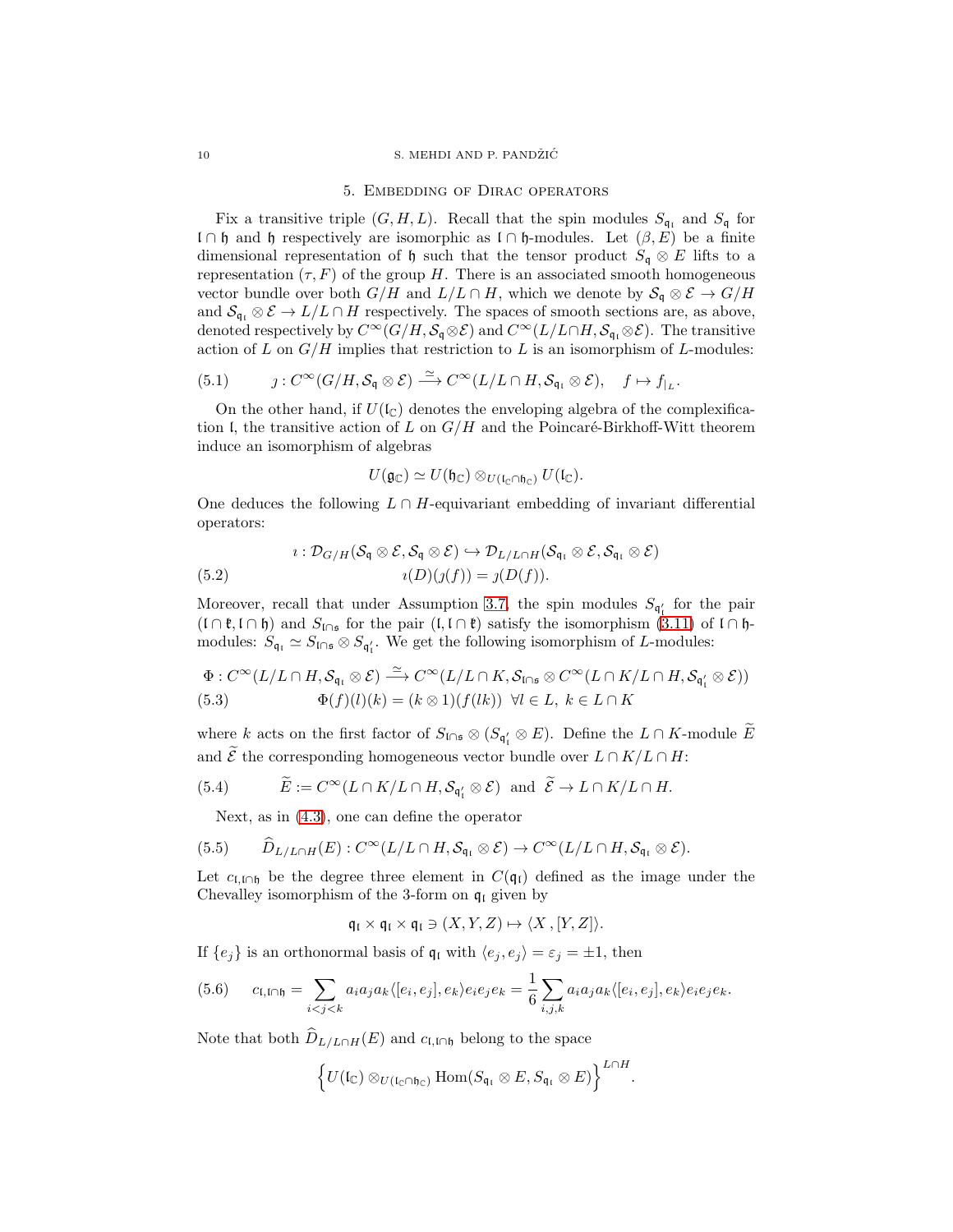The L-invariant differential operator  $D_{L/L\cap H}(E)$  is the non-cubic geometric Dirac operator and

(5.7) 
$$
D_{L/L \cap H}(E) := \widehat{D}_{L/L \cap H}(E) - 1 \otimes \gamma_{\mathfrak{q}_I}(c_{\mathfrak{l},\mathfrak{l} \cap \mathfrak{h}}) \otimes 1
$$

is the cubic geometric Dirac operator.

Similarly, following [\(4.4\)](#page-8-1), one can define respectively the cubic and non-cubic algebraic Dirac operator  $D_{\mathfrak{l},\mathfrak{l}\cap\mathfrak{h}}(E)$  and  $\widehat{D}_{\mathfrak{l},\mathfrak{l}\cap\mathfrak{h}}(E)$  on  $S_{\mathfrak{q}_\mathfrak{l}}\otimes E$ :

$$
D_{\mathfrak{l},\mathfrak{l}\cap\mathfrak{h}}(E)=\widehat{D}_{\mathfrak{l},\mathfrak{l}\cap\mathfrak{h}}(E)-1\otimes\gamma_{\mathfrak{q}_{\mathfrak{l}}}(c_{\mathfrak{l},\mathfrak{l}\cap\mathfrak{h}}).
$$

The algebraic Dirac operator for  $(\mathfrak{h}, \mathfrak{h} \cap \mathfrak{k})$  is defined analogously. Note that since  $G/H$  (resp.  $K/K \cap H$ ) is a symmetric space, the cubic term  $c_{\mathfrak{g},\mathfrak{h}}$  (resp.  $c_{\mathfrak{h},\mathfrak{h} \cap \mathfrak{k}}$ ) for the pair  $(\mathfrak{g}, \mathfrak{h})$  (resp.  $(\mathfrak{h}, \mathfrak{h} \cap \mathfrak{k})$ ) vanishes, so that cubic and non-cubic Dirac operators coincide. In particular, one may write equivalently  $D_{G/H}(E)$  or  $D_{G/H}(E)$ . Using the isomorphism  $\Phi$ , the operator  $D_{L/L\cap H}(E)$  may be pushed over to the right side of  $(5.3)$  to an *L*-invariant differential operator:

(5.8) 
$$
\widetilde{D}_{L/L\cap H}(E)(\Phi(f)) = \Phi(D_{L/L\cap H}(E)(f)).
$$

We will omit the tilde and still write  $D_{L/L\cap H}(E)$  for the pushed operator  $D_{L/L\cap H}(E)$  when there is no confusion.

<span id="page-10-0"></span>Theorem 5.9. *For transitive triples of type* S*, one has:*

$$
i(D_{G/H}(E)) = \sqrt{2} D_{L/L \cap H}(E) + (1 - \sqrt{2}) D_{L \cap K/L \cap H}(E) +
$$
  

$$
(\sqrt{2} - 2) \otimes \gamma_{\mathfrak{q}_1}(c_{\mathfrak{l}, \mathfrak{l} \cap \mathfrak{h}}) \otimes 1 + 1 \otimes D_{\mathfrak{h}, \mathfrak{h} \cap \mathfrak{k}}(E).
$$

*Another way to express*  $\iota(D_{G/H}(E))$  *is* 

$$
\imath(D_{G/H}(E))=\sqrt{2}\;D_{L/L\cap K}(\widetilde{E})+D_{L\cap K/L\cap H}(E)-2\otimes \gamma_{\mathfrak{q}_1}(c_{\mathfrak{l},\mathfrak{l}\cap\mathfrak{h}})\otimes 1+1\otimes D_{\mathfrak{h},\mathfrak{h}\cap\mathfrak{k}}(E).
$$

*The actions of*  $D_{L/L\cap H}(E)$  *and*  $c_{L,\text{L}\cap B}$  *were defined above, while*  $D_{L\cap K/L\cap H}(E)$  *acts on*  $E = C^{\infty}(L \cap K/L \cap H, S_{\mathfrak{q}_i} \otimes \mathcal{E}), D_{L/L \cap K}(E)$  *acts on*  $C^{\infty}(L/L \cap K, S_{\mathfrak{l} \cap \mathfrak{s}} \otimes \mathcal{E})$ *and*  $D_{\mathfrak{h},\mathfrak{h}\cap\mathfrak{k}}(E)$  *acts on*  $S_{\mathfrak{h}\cap\mathfrak{s}} \otimes E \simeq S_{\mathfrak{l}\cap\mathfrak{s}} \otimes E$ .

*Proof.* Recall that for triples of type S the only  $\lambda$  is  $-1$  with  $d_{\lambda} = 1$  and the only  $\mu$  is 0 with  $d_{\mu} = \sqrt{2}$ . We denote by  $\{Z_j\}$  and  $\{T_k\}$  the orthonormal bases of  $\mathfrak{q}'_1$  and l∩s defined in [\(2.4\)](#page-3-0). The Dirac operator  $D_{G/H}(E)$  is then given by

$$
D_{G/H}(E) = -\sum_j \rho^-(Z_j) \otimes \gamma_{\mathfrak{q}}(\rho^-(Z_j)) \otimes 1 + \sum_k \rho^-(T_k) \otimes \gamma_{\mathfrak{q}}(\rho^-(T_k)) \otimes 1.
$$

It is an H-invariant element of

$$
U(\mathfrak{g}_{\mathbb{C}})\otimes_{U(\mathfrak{h}_{\mathbb{C}})}\mathrm{End}(S_{\mathfrak{q}}\otimes E)=U(\mathfrak{g}_{\mathbb{C}})\otimes_{U(\mathfrak{h}_{\mathbb{C}})}\mathrm{End}(S_{\mathfrak{q}})\otimes \mathrm{End}(E).
$$

We know from Section [2](#page-1-0) that

$$
\rho^{-}(Z_j) = Z_j, \qquad \rho^{+}(Z_j) = 0; \n\rho^{-}(T_k) = \sqrt{2} T_k - \rho^{+}(T_k).
$$

Using [\(4.1\)](#page-7-3) and remembering that the h-action on  $S_{\mathfrak{q}}$  is through the map  $\alpha_{\mathfrak{h}}$  of [\(3.2\)](#page-4-1), we get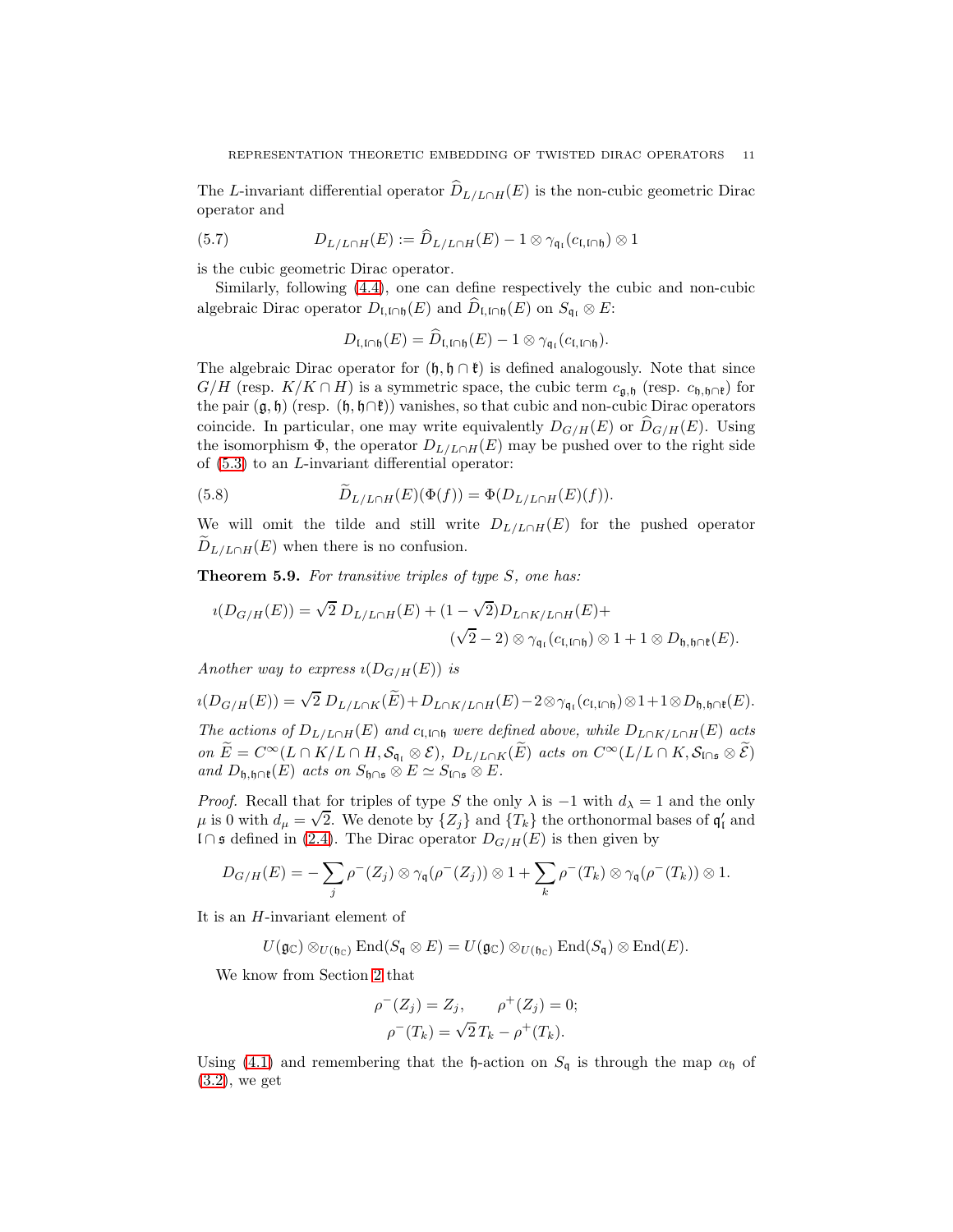$$
D_{G/H}(E) = -\sum_{j} Z_j \otimes \gamma_{\mathfrak{q}}(\rho^{-}(Z_j)) \otimes 1 + \sqrt{2} \sum_{k} T_k \otimes \gamma_{\mathfrak{q}}(\rho^{-}(T_k)) \otimes 1
$$
  
+  $1 \otimes \gamma_{\mathfrak{q}} \Big( \underbrace{\sum_{k} \rho^{-}(T_k) \alpha_{\mathfrak{h}}(\rho^{+}(T_k))}_{D_2} \Big) \otimes 1 + 1 \otimes \Big( \underbrace{\sum_{k} \gamma_{\mathfrak{q}}(\rho^{-}(T_k)) \otimes \beta(\rho^{+}(T_k))}_{D_3} \Big),$ 

where  $\beta(\rho^+(T_k)) \in \text{End}(E)$  is the action of  $\rho^+(T_k) \in \mathfrak{h}$  on the h-module E. It follows that

$$
\iota(D_{G/H}(E))=\iota(D_1)+\iota(1\otimes\gamma_{\mathfrak{q}}(D_2)\otimes 1)+\iota(1\otimes D_3).
$$

Recall that the embedding *i* includes using the isometry  $\rho^- : \mathfrak{q}_\mathfrak{l} \to \mathfrak{q}$  to identify the Clifford algebra and spin module for  $q_i$  with the Clifford algebra and spin module for q. Effectively this means that in the Clifford algebra factor of the above expressions we replace  $\gamma_{\mathfrak{q}}(\rho^{-}(Z_j))$  respectively  $\gamma_{\mathfrak{q}}(\rho^{-}(T_k))$  with  $\gamma_{\mathfrak{q}_{\mathfrak{l}}}(Z_j)$  respectively  $\gamma_{\mathfrak{q}_{\mathfrak{l}}}(T_k)$ . In particular,

$$
u(D_1) = -\sum_j Z_j \otimes \gamma_{\mathfrak{q}_1}(Z_j) \otimes 1 + \sqrt{2} \sum_k T_k \otimes \gamma_{\mathfrak{q}_1}(T_k) \otimes 1.
$$

We now recall that

$$
\widehat{D}_{L/L\cap H}(E) = -\sum_{j} Z_{j} \otimes \gamma_{\mathfrak{q}_{1}}(Z_{j}) \otimes 1 + \sum_{k} T_{k} \otimes \gamma_{\mathfrak{q}_{1}}(T_{k}) \otimes 1;
$$
\n
$$
D_{L/L\cap H}(E) = \widehat{D}_{L/L\cap H}(E) - 1 \otimes \gamma_{\mathfrak{q}_{1}}(c_{\mathfrak{l},\mathfrak{l}\cap\mathfrak{h}}) \otimes 1;
$$
\n
$$
D_{L\cap K/L\cap H}(E) = -\sum_{j} Z_{j} \otimes \gamma_{\mathfrak{q}_{1}}(Z_{j}) \otimes 1;
$$
\n
$$
D_{L/L\cap K}(\widetilde{E}) = \sum_{k} T_{k} \otimes \gamma_{\mathfrak{q}_{1}}(T_{k}) \otimes 1.
$$

(Note that  $D_{L\cap K/L\cap H}(E) = D_{L\cap K/L\cap H}(E)$  since  $L\cap K/L\cap H$  is symmetric for triples of type S. Also, the definition of this operator has  $\gamma_{\text{ln}}$  in place of  $\gamma_{\text{q}}$ , but the two can be identified via the embedding of  $C(\Gamma \cap \mathfrak{s})$  into  $C(\mathfrak{q}_{\mathfrak{l}})$ .

<span id="page-11-0"></span>It follows that

$$
(5.10) \ i(D_1) = \sqrt{2} \left( D_{L/L \cap H}(E) + 1 \otimes \gamma_{\mathfrak{q}_1}(c_{\mathfrak{l},\mathfrak{l} \cap \mathfrak{h}}) \otimes 1 \right) + (1 - \sqrt{2}) \ D_{L \cap K/L \cap H}(E),
$$

and also that

<span id="page-11-1"></span>(5.11) 
$$
i(D_1) = \sqrt{2} D_{L/L \cap K}(\widetilde{E}) + D_{L \cap K/L \cap H}(E),
$$

We next compute the summand  $\iota(1 \otimes \gamma_{\mathfrak{q}}(D_2) \otimes 1)$  of  $\iota(D_{G/H})$ . Since  $\rho^{-}(Z_r)$  and  $\rho^{-}(T_i)$  form an orthonormal basis of q, with  $\|\rho^{-}(Z_r)\|^2 = -1$  and  $\|\rho^{-}(T_i)\|^2 = 1$ ,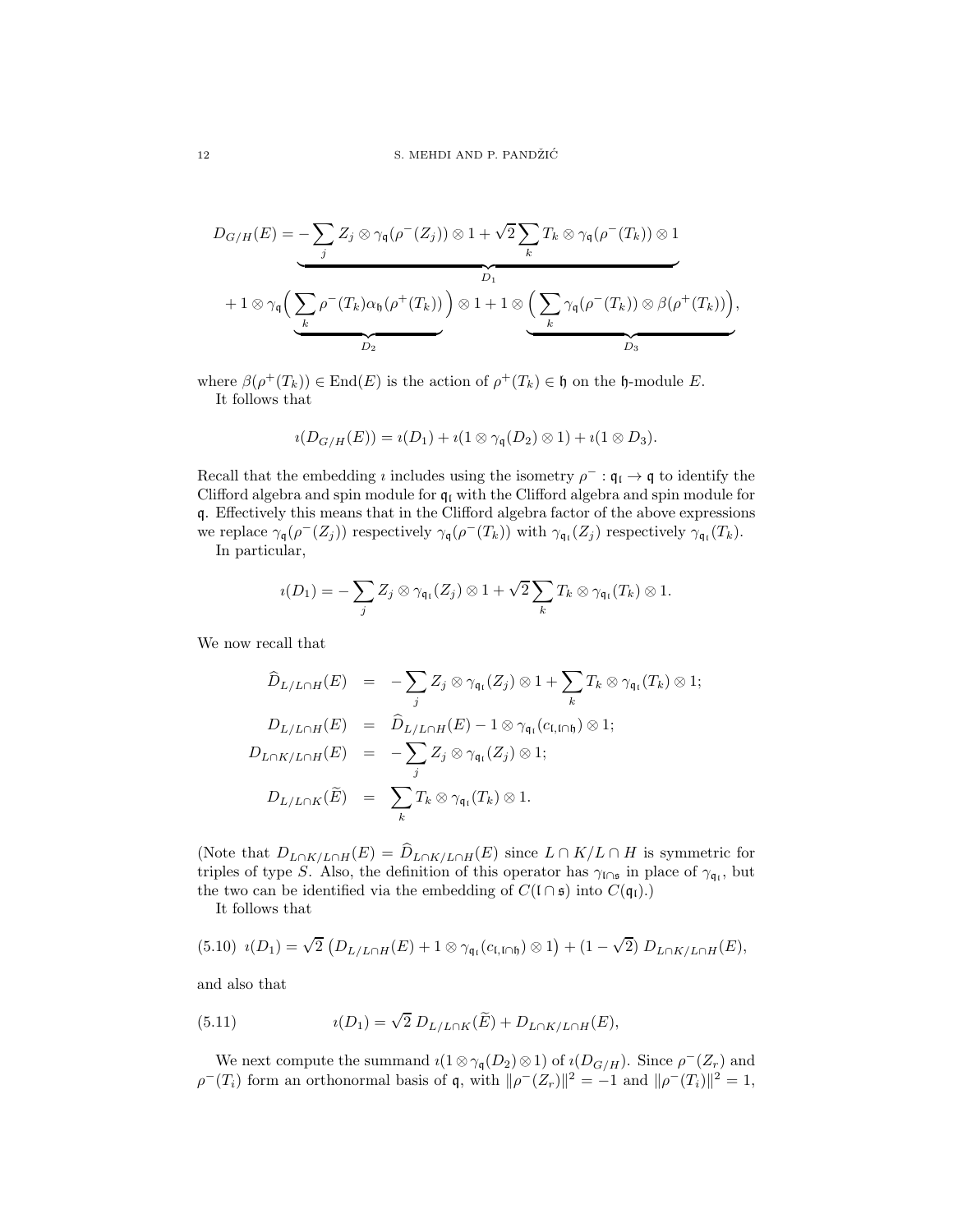Lemma [3.4](#page-5-0) gives

$$
\alpha_{\mathfrak{h}}(\rho^{+}(T_{k})) = - \sum_{r
$$
+ \sum_{r,i} \langle [\rho^{+}(T_{k}), \rho^{-}(Z_{r})], \rho^{-}(T_{i}) \rangle \rho^{-}(Z_{r})\rho^{-}(T_{i})
$$

$$
- \sum_{i
$$
$$

It follows that

(5.12) 
$$
D_2 = \sum_{k,r,i} \langle [\rho^+(T_k), \rho^-(Z_r)], \rho^-(T_i) \rangle \rho^-(T_k) \rho^-(Z_r) \rho^-(T_i),
$$

and hence

<span id="page-12-1"></span>(5.13) 
$$
i(1\otimes \gamma_{\mathfrak{q}}(D_2)\otimes 1)=1\otimes \gamma_{\mathfrak{q}_i}\Big(\sum_{k,r,i}\langle [\rho^+(T_k),\rho^-(Z_r)],\rho^-(T_i)\rangle T_kZ_rT_i\Big)\otimes 1.
$$

The following lemma will help us to simplify the coefficients in the above expression.

<span id="page-12-0"></span>Lemma 5.14. *In the above setting, we have*

$$
\langle [\rho^+(T_k), \rho^-(Z_r)], \rho^-(T_i) \rangle = \langle [T_k, Z_r], T_i \rangle.
$$

We postpone the proof until after we prove Theorem [5.9.](#page-10-0) Using Lemma [5.14,](#page-12-0) we rewrite [\(5.13\)](#page-12-1) as

(5.15) 
$$
i(1\otimes \gamma_{\mathfrak{q}}(D_2)\otimes 1)=1\otimes \gamma_{\mathfrak{q}_{\mathfrak{l}}} \Big(\sum_{k,r,i} \langle [T_k,Z_r],T_i\rangle T_k Z_r T_i\Big)\otimes 1.
$$

On the other hand, by [\(5.6\)](#page-9-2) we know

<span id="page-12-2"></span>
$$
c_{\mathfrak{l},\mathfrak{l}\cap\mathfrak{h}}=-\Big(\sum_{r
$$

(the terms with  $Z_rZ_sT_k$  and  $T_iT_jT_k$  vanish because  $\mathfrak{k} \perp \mathfrak{s}$ ). We also know that

$$
c_{\mathsf{I} \cap \mathfrak{k}, \mathsf{I} \cap \mathfrak{h}} = -\sum_{r < s < t} \langle [Z_r, Z_s], Z_t \rangle Z_r Z_s Z_t = 0
$$

since  $L \cap K/L \cap H$  is a symmetric space for triples of type S. So

$$
c_{\mathfrak{l},\mathfrak{l}\cap\mathfrak{h}}=-\sum_{r;k
$$

and comparing this with [\(5.15\)](#page-12-2) we conclude that

(5.16) 
$$
i(1 \otimes \gamma_{\mathfrak{q}}(D_2) \otimes 1) = -2 \otimes \gamma_{\mathfrak{q}_1}(c_{\mathfrak{l},\mathfrak{l}\cap\mathfrak{h}}) \otimes 1.
$$

Finally we consider the third summand of  $\iota(D_{G/H})$ ,

<span id="page-12-3"></span>
$$
\iota(1\otimes D_3)=1\otimes\sum_k\gamma_{\mathfrak{q}_1}(T_k)\otimes\beta(\rho^+(T_k)).
$$

We know from Section [2](#page-1-0) that  $\rho^+$  maps  $\mathfrak{l} \cap \mathfrak{s}$  isometrically onto  $\mathfrak{h} \cap \mathfrak{s}$ . In particular,  $\rho^+(T_k)$  form an orthonormal basis of  $\mathfrak{h} \cap \mathfrak{s}$ . Also, we can identify  $C(\mathfrak{q}_\mathfrak{l}) =$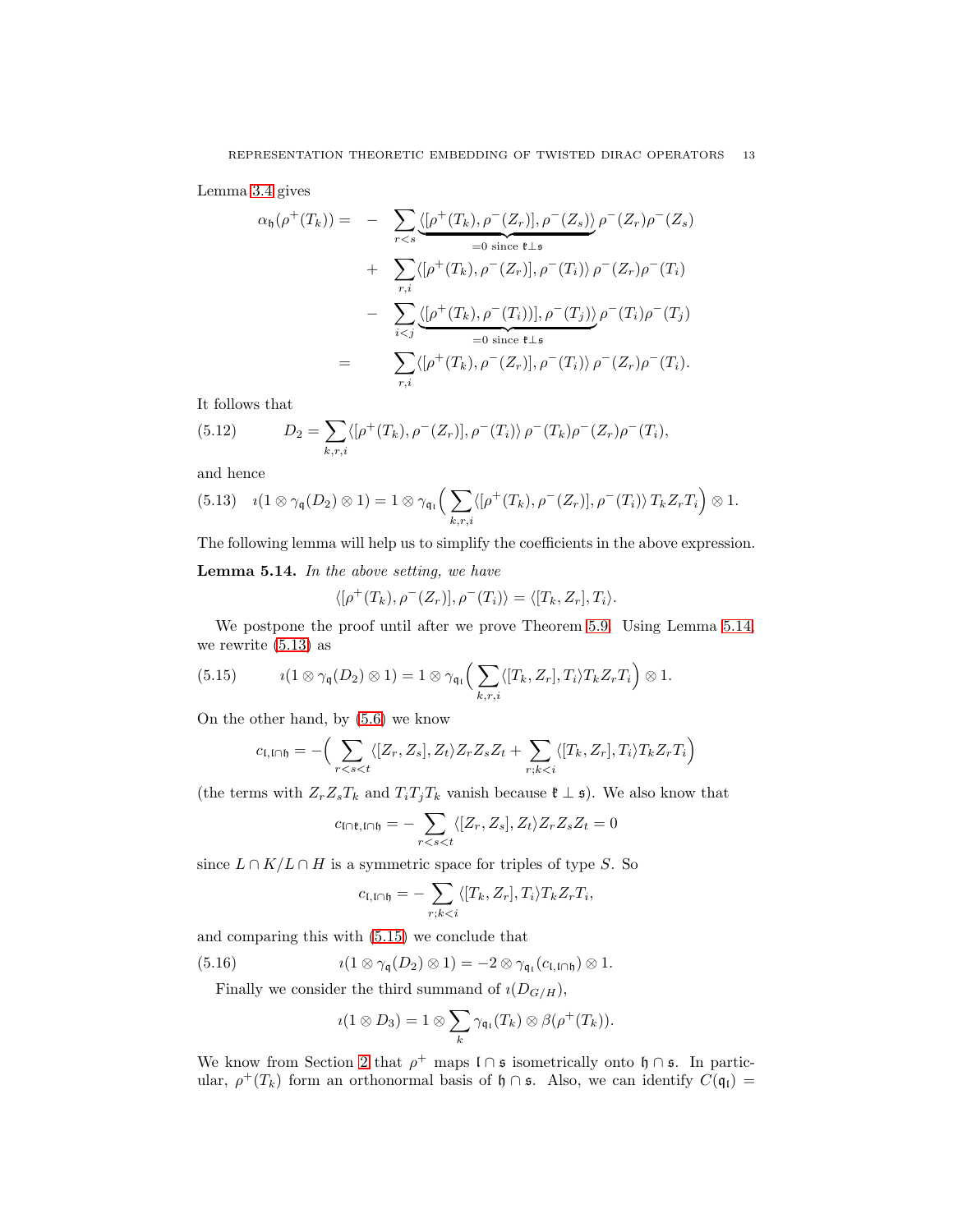$C(\mathfrak{q}'_{\mathfrak{l}})\bar{\otimes}C(\mathfrak{l}\cap\mathfrak{s})$  with  $C(\mathfrak{q}'_{\mathfrak{l}})\bar{\otimes}C(\mathfrak{h}\cap\mathfrak{s})$ , and  $S_{\mathfrak{q}_{\mathfrak{l}}}=S_{\mathfrak{q}'_{\mathfrak{l}}}\otimes S_{\mathfrak{l}\cap\mathfrak{s}}$  with  $S_{\mathfrak{q}'_{\mathfrak{l}}}\otimes S_{\mathfrak{h}\cap\mathfrak{s}}$ . In this way we see that we can identify

(5.17) 
$$
i(1 \otimes D_3) = D_{\mathfrak{h}, \mathfrak{h} \cap \mathfrak{k}}(E),
$$

with  $D_{\mathfrak{h},\mathfrak{h}\cap\mathfrak{k}}(E)$  acting on  $S_{\mathfrak{h}\cap\mathfrak{s}}\otimes E$ .

We now add up [\(5.10\)](#page-11-0), [\(5.16\)](#page-12-3) and [\(5.17\)](#page-13-0) to get the first claim of Theorem [5.9,](#page-10-0) or  $(5.11)$ ,  $(5.16)$  and  $(5.17)$  to get the second claim of Theorem [5.9.](#page-10-0) This finishes the proof of Theorem [5.9](#page-10-0) modulo Lemma [5.14.](#page-12-0)

*Proof of Lemma [5.14.](#page-12-0)* Let  $\omega$  denote the invariant trilinear alternating form on g given by

<span id="page-13-0"></span>
$$
\omega(X, Y, Z) = \langle [X, Y], Z \rangle.
$$

Suppose  $X \in \mathfrak{l}(\nu)$ ,  $Y \in \mathfrak{l}(\nu')$  and  $Z \in \mathfrak{l}(\nu'')$ . We claim that

<span id="page-13-1"></span>(5.18) 
$$
\omega(\rho^+(X), \rho^-(Y), \rho^-(Z)) = \frac{1}{4} d_{\nu} d_{\nu'} d_{\nu''} (1 + \nu - \nu' - \nu'') \omega(X, Y, Z).
$$

If we prove this claim, the lemma follows immediately by applying the claim to  $X = T_k$ ,  $Y = Z_r$ ,  $Z = T_i$ , since in that case

$$
\nu = \nu'' = 0;
$$
  $\nu' = -1;$   $d_{\nu} = d_{\nu''} = \sqrt{2}; d_{\nu'} = 1.$ 

To prove [\(5.18\)](#page-13-1), we first recall that

$$
\rho^+(X) = \frac{d_\nu}{2}(X + \sigma(X)), \quad \rho^-(Y) = \frac{d_{\nu'}}{2}(Y - \sigma(Y)), \quad \rho^-(Z) = \frac{d_{\nu''}}{2}(Z - \sigma(Z)),
$$

so [\(5.18\)](#page-13-1) will follow if we prove

<span id="page-13-2"></span>(5.19) 
$$
\omega(X + \sigma(X), Y - \sigma(Y), Z - \sigma(Z)) = 2\omega(X, Y, Z).
$$

By definition of  $\mathfrak{l}(\nu)$ ,

<span id="page-13-3"></span>(5.20) 
$$
\omega(\sigma(X), Y, Z) = \langle [\sigma(X), Y], Z \rangle =
$$
  
 $\langle \sigma(X), [Y, Z] \rangle = \nu \langle X, [Y, Z] \rangle = \nu \omega(X, Y, Z).$ 

Since  $\omega$  is skew symmetric, this implies that also

(5.21) 
$$
\omega(X, \sigma(Y), Z) = \nu' \omega(X, Y, Z), \qquad \omega(X, Y, \sigma(Z)) = \nu'' \omega(X, Y, Z).
$$

The  $\sigma$ -invariance of  $\omega$  now implies

(5.22) 
$$
\omega(\sigma(X), \sigma(Y), Z) = \omega(X, Y, \sigma(Z)) = \nu'' \omega(X, Y, Z),
$$

so by the skew symmetry of  $\omega$  also

<span id="page-13-4"></span>(5.23) 
$$
\omega(\sigma(X), Y, \sigma(Z)) = \nu' \omega(X, Y, Z), \qquad \omega(X, \sigma(Y), \sigma(Z)) = \nu \omega(X, Y, Z).
$$
The equation (5.19) follows immediately from (5.20) – (5.23).

*Remark* 5.24. Similar formulas for  $\iota(D_{G/H}(E))$  can also be obtained for triples  $(G, H, L)$  of type I or N. They are however more complicated, and therefore less likely to have nice applications. Especially, we do not have a nice interpretation as above for the operator  $D_3$  and its action seems hard to understand.

If however the subgroup H is simply connected, the spin module  $S_q$  admits an action of  $H$  and one can choose the  $\mathfrak h$ -module  $E$  to be the trivial representation. In this case, the operator  $D_3$  is zero and the above problem with interpretation disappears.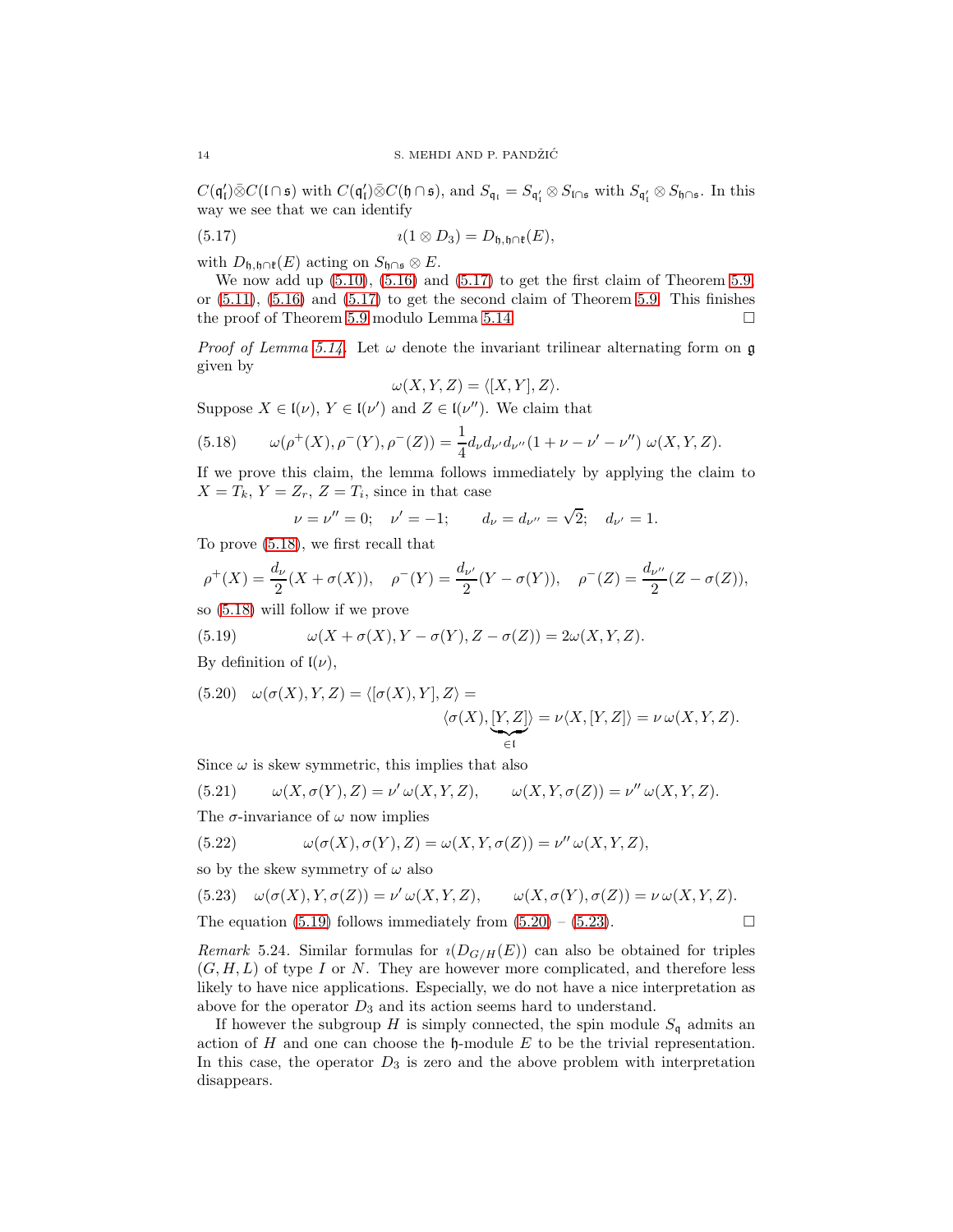6. EXAMPLE: 
$$
(G, H, L) = (G' \times G', \Delta(G' \times G'), G' \times K')
$$
 for  $G' = SL(2, \mathbb{R})$  and  $K' = SO(2)$ 

<span id="page-14-0"></span>Let  $(G, H, L)$  be a triple  $(G' \times G', \Delta(G' \times G'), G' \times K')$ , where  $G'$  is a non-compact connected semisimple real Lie group with finite center, with maximal compact subgroup  $K'$ ,  $G = G' \times G'$ ,  $H = \Delta(G' \times G')$  and  $L = G' \times K'$ . Note that the maximal compact subgroup of G is  $K = K' \times K'$ . Moreover,  $L \cap H = \Delta(K' \times K')$ , and  $L \cap K = K$ .

If  $\mathfrak{g}' = \mathfrak{k}' \oplus \mathfrak{s}'$  is the Cartan decomposition of the Lie algebra of  $G'$ , then we have

$$
\mathfrak{g}=\mathfrak{g}'\times\mathfrak{g}',\quad \mathfrak{h}=\Delta(\mathfrak{g}'\times\mathfrak{g}'),\quad \mathfrak{l}=\mathfrak{g}'\times\mathfrak{k}',
$$

and furthermore

$$
\mathfrak{q} = \Delta^-(\mathfrak{g}' \times \mathfrak{g}'), \quad \mathfrak{q}_\mathfrak{l} = \mathfrak{q}'_\mathfrak{l} \oplus (\mathfrak{l} \cap \mathfrak{s}) = \Delta^-(\mathfrak{k}' \times \mathfrak{k}') \oplus (\mathfrak{s}' \times 0);
$$

$$
\mathfrak{h} \cap \mathfrak{k} = \Delta(\mathfrak{k}' \times \mathfrak{k}') = \mathfrak{l} \cap \mathfrak{h}, \quad \mathfrak{h} \cap \mathfrak{s} = \Delta(\mathfrak{s}' \times \mathfrak{s}');
$$

$$
\mathfrak{q} \cap \mathfrak{k} = \Delta^-(\mathfrak{k}' \times \mathfrak{k}'), \quad \mathfrak{q} \cap \mathfrak{s} = \Delta^-(\mathfrak{s}' \times \mathfrak{s}');
$$

$$
\mathfrak{l} \cap \mathfrak{k} = \mathfrak{k}, \quad \mathfrak{l} \cap \mathfrak{s} = \mathfrak{s}' \times 0
$$

where  $\Delta^-$  denotes the anti-diagonal. From now on we let  $G' = SL(2,\mathbb{R})$  and  $K' = SO(2)$ . Let

$$
h = \begin{pmatrix} 0 & -i \\ i & 0 \end{pmatrix}, \qquad e = \frac{1}{2} \begin{pmatrix} 1 & i \\ i & -1 \end{pmatrix}, \qquad f = \frac{1}{2} \begin{pmatrix} 1 & -i \\ -i & -1 \end{pmatrix}
$$

be the usual  $\mathfrak{sl}(2)$ -basis of  $\mathfrak{g}'_{\mathbb{C}} = \mathfrak{sl}(2, \mathbb{C})$ , with commutators

$$
[h, e] = 2e
$$
,  $[h, f] = -2f$ ,  $[e, f] = h$ .

We consider the trace form  $\langle , \rangle$  on  $\mathfrak{g}'$  and the direct sum form on  $\mathfrak{g}$ . It is easy to check that

$$
\tilde{h} = \frac{i}{\sqrt{2}}h, \quad \tilde{e} = \frac{1}{\sqrt{2}}(e+f), \quad \tilde{f} = \frac{i}{\sqrt{2}}(e-f)
$$

form an orthonormal basis of  $g'$ , i.e., they are orthogonal to each other and satisfy

$$
\langle \tilde{h}, \tilde{h} \rangle = -1, \quad \langle \tilde{e}, \tilde{e} \rangle = \langle \tilde{f}, \tilde{f} \rangle = 1.
$$

So if we set

$$
Z = \frac{1}{\sqrt{2}}(\tilde{h}, -\tilde{h}), \quad T_1 = (\tilde{e}, 0), \quad T_2 = (\tilde{f}, 0),
$$

we see that Z forms an orthonormal basis of  $\mathfrak{q}'_1$  (i.e.,  $\langle Z, Z \rangle = -1$ ), while  $T_1$  and  $T_2$ form an orthonormal basis of  $I \cap \mathfrak{s}$  (i.e.,  $\langle T_1, T_1 \rangle = \langle T_2, T_2 \rangle = 1, \langle T_1, T_2 \rangle = 0$ ).

Since  $L \cap K$  is  $\sigma$ -stable, then  $\lambda = -1$ , i.e.,  $Z \in \mathfrak{q}$  and  $d_{\lambda} = 1$ . Moreover,  $\mathfrak{l} \cap \mathfrak{s}$  is irreducible under the action of  $L \cap H$ , with  $\mu = 0$  and  $d_{\mu} = \sqrt{2}$ . We see immediately that

(6.1) 
$$
\rho^+(Z) = 0, \qquad \rho^-(Z) = Z;
$$

(6.2) 
$$
\rho^+(T_1) = \frac{1}{\sqrt{2}} (\tilde{e}, \tilde{e}), \qquad \rho^-(T_1) = \frac{1}{\sqrt{2}} (\tilde{e}, -\tilde{e});
$$

(6.3) 
$$
\rho^+(T_2) = \frac{1}{\sqrt{2}}(\tilde{f}, \tilde{f}), \qquad \rho^-(T_2) = \frac{1}{\sqrt{2}}(\tilde{f}, -\tilde{f}).
$$

Since  $SL(2,\mathbb{R})$  acts on any finite-dimensional representation of  $\mathfrak{sl}(2,\mathbb{C})$ , we may choose E to be any finite-dimensional representation of  $\Delta(\mathfrak{sl}(2,\mathbb{C}) \times \mathfrak{sl}(2,\mathbb{C}))$ . By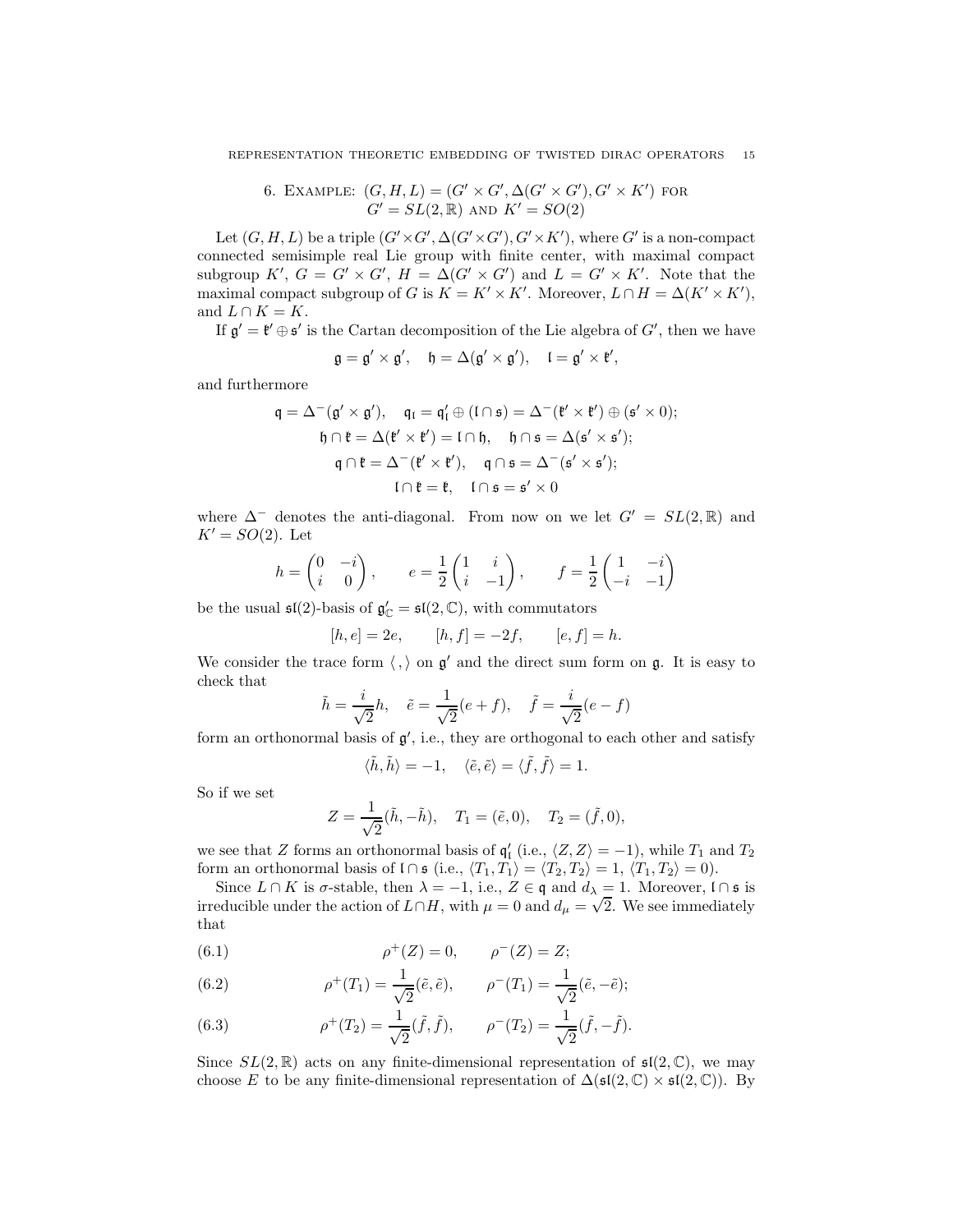the second statement of Theorem [5.9,](#page-10-0) the embedding of  $D_{G/H}(E)$  can be written as

<span id="page-15-0"></span>
$$
(6.4)
$$
  

$$
i(D_{G/H}(E)) = \sqrt{2}D_{L/L \cap K}(\widetilde{E}) + D_{L \cap K/L \cap H}(E) - 2 \otimes \gamma_{\mathfrak{q}_1}(c_{\mathfrak{l},\mathfrak{l} \cap \mathfrak{h}}) \otimes 1 + 1 \otimes D_{\mathfrak{h},\mathfrak{h} \cap \mathfrak{k}}(E).
$$

This is an equality of operators acting on the space

<span id="page-15-1"></span>(6.5) 
$$
C^{\infty}(L, S_{\mathfrak{l}\cap\mathfrak{s}} \otimes C^{\infty}(L\cap K, S_{\mathfrak{q}'_{1}} \otimes E)^{L\cap H})^{L\cap K}.
$$

The  $L \cap H$ -invariants are taken with respect to the right translation on  $C^{\infty}(L \cap K)$ and lift of  $\mathfrak{l} \cap \mathfrak{h}$ -action on  $S_{\mathfrak{q}'_{\mathfrak{l}}} \otimes E$  and the  $L \cap K$ -invariants are taken with respect to the right translation on  $C^{\infty}(L)$  and lift of l ∩  $\mathfrak{k}$ -action on  $S_{\mathfrak{l}\cap\mathfrak{s}}\otimes E$ . Recall that we are using the isometry  $\rho^+ : \mathfrak{l} \cap \mathfrak{s} \to \mathfrak{h} \cap \mathfrak{s}$  to identify  $S_{\mathfrak{l} \cap \mathfrak{s}}$  with  $S_{\mathfrak{h} \cap \mathfrak{s}}$ .

We first consider the action of the summand

$$
-2\otimes\gamma_{\mathfrak{q}_\mathfrak{l}}(c_{\mathfrak{l},\mathfrak{l}\cap\mathfrak{h}})\otimes 1
$$

of [\(6.4\)](#page-15-0). By [\(5.6\)](#page-9-2),

$$
c_{\mathfrak{l},\mathfrak{l}\cap\mathfrak{h}}=-ZT_1T_2,
$$

so we have to determine the action of  $2ZT_1T_2$  on the spin module  $S_{\mathfrak{q}_\mathfrak{l}} = S_{\mathfrak{l} \cap \mathfrak{s}} \otimes S_{\mathfrak{q}_\mathfrak{l}'}$ . To construct the spin module we use the dual isotropic vectors

$$
u = \frac{1}{\sqrt{2}}(T_1 + iT_2), \qquad v = \frac{1}{\sqrt{2}}(T_1 - iT_2).
$$

Then  $S_{\mathfrak{q}_i}$  is spanned by 1 and u, and the action of u and v is given by

$$
u \cdot 1 = u, \quad u \cdot u = 0; \qquad v \cdot 1 = 0, \quad v \cdot u = 1.
$$

Since  $T_1 = \frac{1}{\sqrt{2}}$  $\frac{1}{2}(u+v)$  and  $T_2 = -\frac{i}{\sqrt{2}}$  $\frac{1}{2}(u-v)$ , they act by

(6.6) 
$$
T_1 \cdot 1 = \frac{1}{\sqrt{2}} u
$$
,  $T_1 \cdot u = \frac{1}{\sqrt{2}}$ ;  $T_2 \cdot 1 = -\frac{i}{\sqrt{2}} u$ ,  $T_2 \cdot u = \frac{i}{\sqrt{2}}$ .

Finally, Z acts by  $\pm i/\sqrt{2}$  on  $S^{\pm}$ , so

$$
Z \cdot 1 = \frac{i}{\sqrt{2}}, \quad Z \cdot u = -\frac{i}{\sqrt{2}}u.
$$

A straightforward computation now proves

<span id="page-15-2"></span>Lemma 6.7. *The summand*

$$
-2\otimes\gamma_{\mathfrak{q}_\mathfrak{l}}(c_{\mathfrak{l},\mathfrak{l}\cap\mathfrak{h}})\otimes 1=1\otimes\gamma_{\mathfrak{q}_\mathfrak{l}}(2ZT_1T_2)\otimes 1
$$

*of the expression for*  $\iota(D_{G/H}(E))$  *given by* [\(6.4\)](#page-15-0) *acts by the scalar*  $\frac{1}{\sqrt{2}}$ 2 *on the whole space* [\(6.5\)](#page-15-1)*.*

To understand the action of the other summands of [\(6.4\)](#page-15-0), we describe

$$
\widetilde{E} = C^{\infty}(L \cap K, S_{\mathfrak{q}'_{\mathfrak{l}}} \otimes E)^{L \cap H}
$$

more explicitly. The group

$$
L \cap K = K' \times K' = SO(2) \times SO(2)
$$

is abelian, compact and connected, and its Lie algebra is

$$
\mathfrak{l} \cap \mathfrak{k} = \mathfrak{l} \cap \mathfrak{h} \oplus \mathfrak{q}'_{\mathfrak{l}}.
$$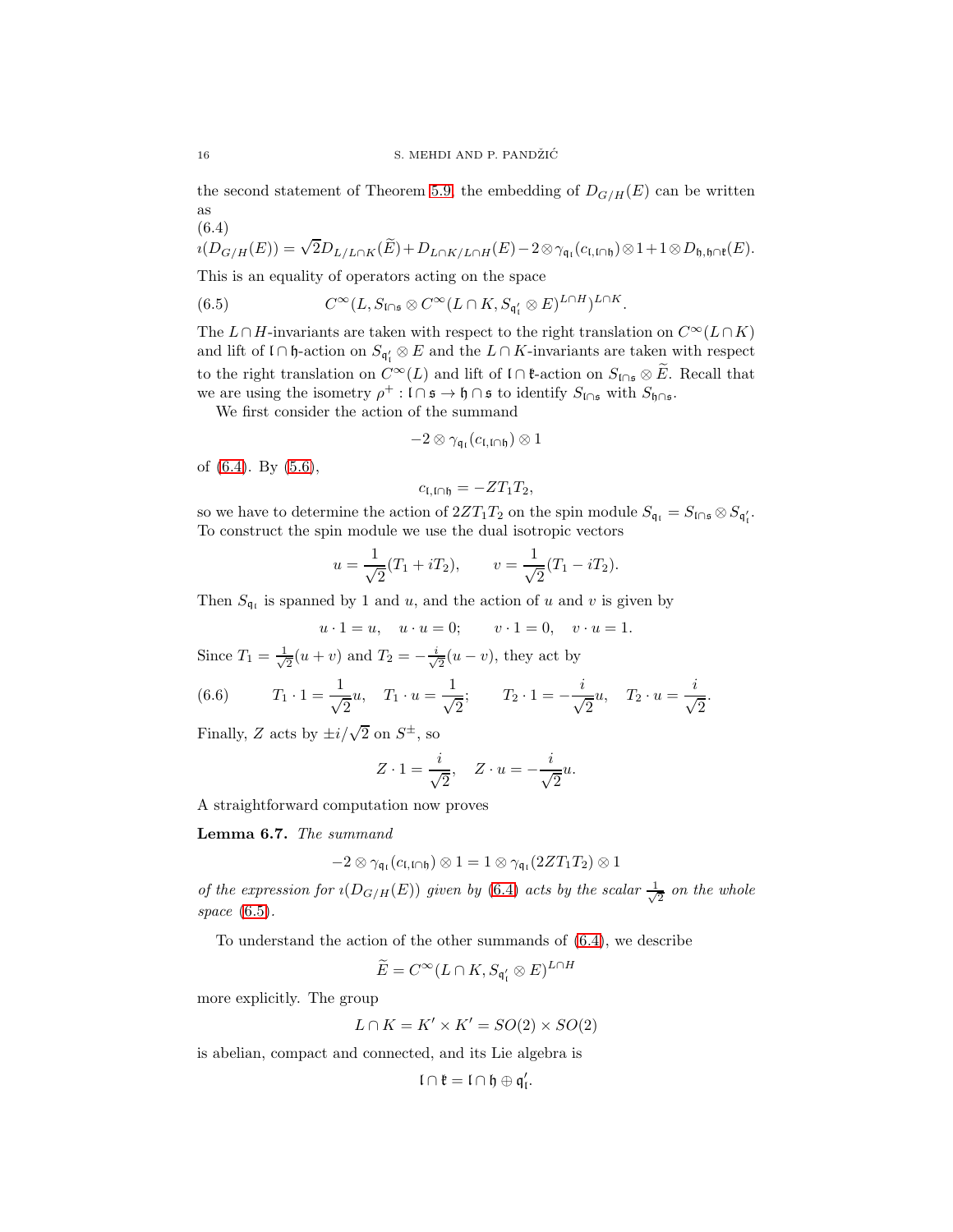The Lie algebra  $\mathfrak{l} \cap \mathfrak{h}$  is one-dimensional, spanned by

$$
W = \frac{1}{\sqrt{2}}(\tilde{h}, \tilde{h}).
$$

Furthermore, W and Z form an orthonormal basis for the abelian Lie algebra  $\bigcap \mathfrak{k}$ . We denote by  $\mathbb{C}_{a,b}$  the one-dimensional character of  $L \cap K$  on which  $(h, 0)$  acts by the scalar a and  $(0, h)$  acts by the scalar b. Since  $h \in \mathfrak{k}'_{\mathbb{C}}$  acts by integers on the characters of  $K' = SO(2)$ , a and b are integers. Furthermore,  $W = \frac{i}{2}(h, h)$  acts on  $\mathbb{C}_{a,b}$  by the scalar  $\frac{i(a+b)}{2}$ , while  $Z = \frac{i}{2}(h, -h)$  acts on  $\mathbb{C}_{a,b}$  by the scalar  $\frac{i(a-b)}{2}$ .

Since the space of smooth vectors in  $L^2(L \cap K)$  coincides with  $C^{\infty}(L \cap K)$  and the dual of  $\mathbb{C}_{a,b}$  is  $\mathbb{C}_{-a,-b}$ , Peter-Weyl theorem implies that

$$
C^{\infty}(L\cap K) = \overline{\bigoplus}_{a,b} \mathbb{C}_{-a,-b} \otimes \mathbb{C}_{a,b}
$$

with the left regular action of  $L \cap K$  realized on the first factor of each summand, and the right regular action of  $L\cap K$  realized on the second factor of each summand. Here  $\bigoplus$  denotes the closure of the algebraic direct sum in the smooth topology (see [\[MO2\]](#page-19-1) for more detail in a more general setting.) Since the  $L \cap H$ -invariants are taken with respect to the right regular action, we have (up to passing to a dense subspace)

<span id="page-16-0"></span>(6.8) 
$$
C^{\infty}(L \cap K, S_{\mathfrak{q}'_1} \otimes E)^{L \cap H} = \bigoplus_{a,b} \mathbb{C}_{-a,-b} \otimes (\mathbb{C}_{a,b} \otimes S_{\mathfrak{q}'_1} \otimes E)^{L \cap H}.
$$

Since  $L \cap H$  is connected, and  $\mathfrak{l} \cap \mathfrak{h}$  is spanned by  $(h, h)$ , the  $L \cap H$ -invariants are simply the 0-eigenspace of  $(h, h)$ . The map

$$
\alpha_{\mathfrak{l}\cap\mathfrak{k},\mathfrak{l}\cap\mathfrak{h}}:\mathfrak{l}\cap\mathfrak{h}\to C(\mathfrak{q}'_{\mathfrak{l}})
$$

is zero since  $\mathfrak{l} \cap \mathfrak{k}$  is abelian, so  $(h, h)$  acts by 0 on  $S_{\mathfrak{q}'_1}$ . Furthermore,  $(h, h)$  acts by  $a + b$  on  $\mathbb{C}_{a,b}$ . It follows that taking the  $L \cap H$ -invariants in [\(6.8\)](#page-16-0) amounts to pairing each  $\mathbb{C}_{a,b}$  with the  $(-a - b)$ -weight space of E. So [\(6.8\)](#page-16-0) can be rewritten as

(6.9) 
$$
C^{\infty}(L \cap K, S_{\mathfrak{q}'_1} \otimes E)^{L \cap H} = \bigoplus_{a,b; a+b \in \Delta(E)} \mathbb{C}_{-a,-b} \otimes \mathbb{C}_{a,b} \otimes S_{\mathfrak{q}'_1} \otimes E_{-a-b},
$$

with  $\Delta(E)$  denoting the set of weights of E. So the space [\(6.5\)](#page-15-1) can be identified with

<span id="page-16-1"></span>(6.10) 
$$
C^{\infty}[L, S_{\mathfrak{l}\cap\mathfrak{s}}\otimes (\bigoplus_{a,b;\,a+b\in\Delta(E)} \mathbb{C}_{-a,-b}\otimes \mathbb{C}_{a,b}\otimes S_{\mathfrak{q}'_i}\otimes E_{-a-b})]^{L\cap K}.
$$

We now consider the summand

<span id="page-16-2"></span>(6.11) 
$$
D_{L\cap K/L\cap H}(E) = -Z \otimes Z
$$

of [\(6.4\)](#page-15-0). Recall that the first factor Z is acting on  $C^{\infty}(L \cap K, S_{\mathfrak{q}'_1} \otimes E)^{L \cap H}$  by the right regular action, while the second factor Z is acting on  $S_{\mathfrak{q}'_l}$ . So the action of  $D_{L\cap K/L\cap H}(E)$  on the space [\(6.10\)](#page-16-1) is on  $\mathbb{C}_{a,b}\otimes S_{\mathfrak{q}'_1}$ .

Since the spin module  $S_{\mathfrak{q}'_1}$  is one-dimensional, with  $Z \in C(\mathfrak{q}'_1)$  acting by the scalar √ i <sub>2</sub>, and since Z operates on  $\mathbb{C}_{a,b}$  by the scalar  $\frac{i(a-b)}{2}$ , the operator  $D_{L\cap K/L\cap H}(E)$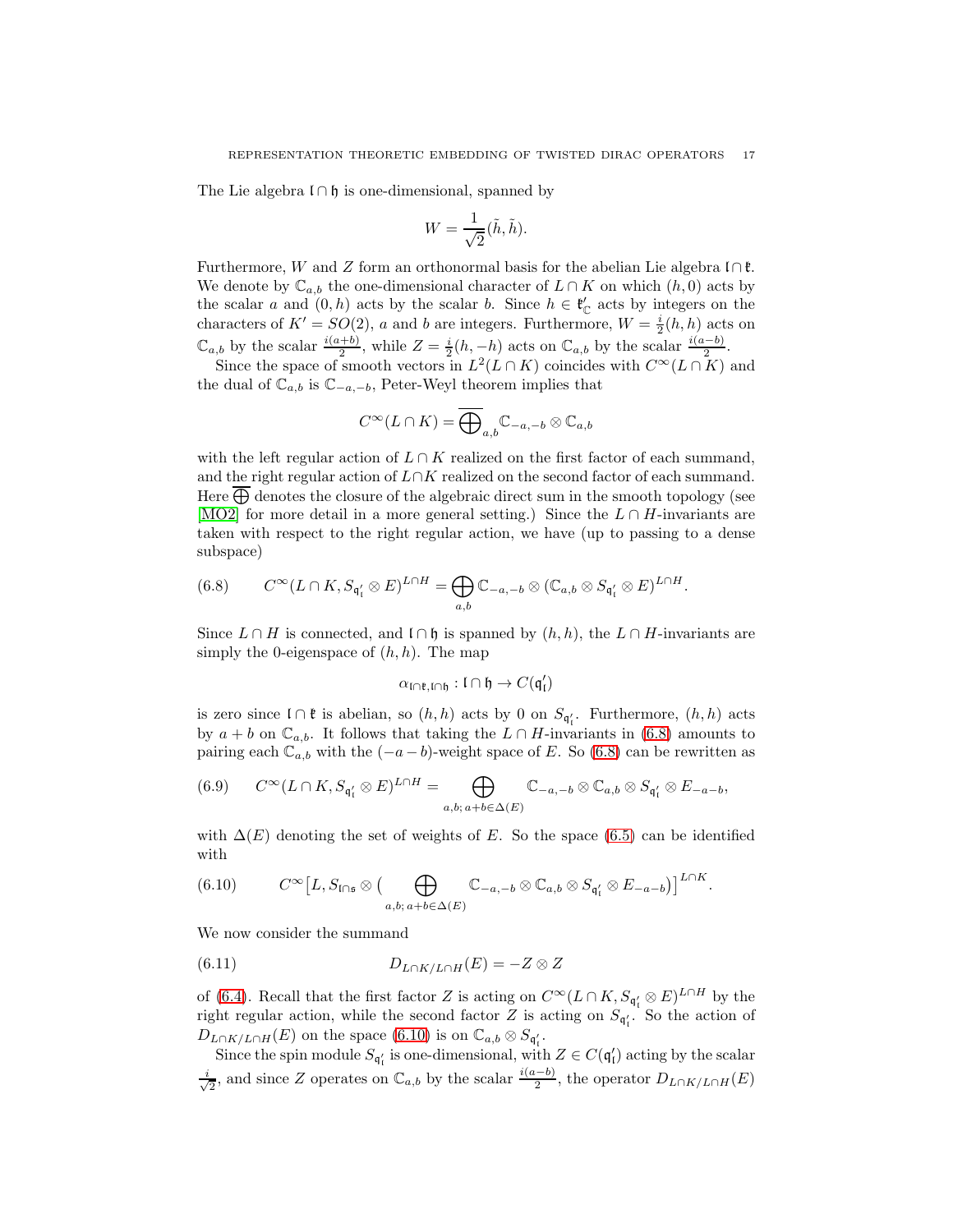given by [\(6.11\)](#page-16-2) acts on  $\mathbb{C}_{a,b} \otimes S_{\mathfrak{q}'_1}$  by the scalar  $\frac{a-b}{2\sqrt{2}}$ . In this way we have diagonalized the action of  $D_{L\cap K/L\cap H}(E)$  on the space [\(6.10\)](#page-16-1): the eigenvalues are

$$
\frac{k}{2\sqrt{2}}, \qquad k \in \mathbb{Z},
$$

and the eigenspace corresponding to  $k$  is the space

$$
(6.12) \quad C^{\infty}[L, S_{\mathfrak{l}\cap\mathfrak{s}}\otimes (\bigoplus_{a,b;\,a-b=k,\,a+b\in\Delta(E)} \mathbb{C}_{-a,-b}\otimes \mathbb{C}_{a,b}\otimes S_{\mathfrak{q}'_{\mathfrak{l}}}\otimes E_{-a-b})]^{L\cap K}.
$$

In particular, if we set  $k = -2$  and recall Lemma [6.7,](#page-15-2) we obtain

Corollary 6.13. *The part*

$$
D_{L\cap K/L\cap H}(E)-2\otimes \gamma_{\mathfrak{q}_\mathfrak{l}}(c_{\mathfrak{l},\mathfrak{l}\cap\mathfrak{h}})\otimes 1
$$

*of the expression for*  $\iota(D_{G/H}(E))$  *given by* [\(6.4\)](#page-15-0) *acts by* 0 *on the subspace* 

$$
C^{\infty}\left[L, S_{\mathfrak{l}\cap \mathfrak{s}}\otimes \big(\bigoplus_{a,b;\, a-b=-2,\, a+b\in \Delta(E)} \mathbb{C}_{-a,-b}\otimes \mathbb{C}_{a,b}\otimes S_{\mathfrak{q}'_1}\otimes E_{-a-b}\big)\right]^{L\cap K}
$$

.

*of the space* [\(6.10\)](#page-16-1)*. This subspace is nonzero if and only if* E *has even weights.*

We now turn our attention to the summand  $D_{\mathfrak{h},\mathfrak{h}\cap\mathfrak{k}}(E)$  of the expression for  $i(D_{G/H}(E))$  given by [\(6.4\)](#page-15-0). Identifying h with  $\mathfrak{g}' = \mathfrak{sl}(2,\mathbb{R})$ , we can use the basis  $e, f, h$  of  $\mathfrak{g}'_{\mathbb{C}}$  to write

$$
D_{\mathfrak{h},\mathfrak{h}\cap\mathfrak{k}}(E)=e\otimes f+f\otimes e
$$

with the second factor acting on

$$
S_{\mathfrak{h}\cap \mathfrak{s}}=\mathbb{C}\,1\oplus \mathbb{C}\,e
$$

in the usual way. If E has highest weight  $2m$ ,  $m \in \mathbb{Z}_+$ , then it is well known and easy to see that

$$
\ker D_{\mathfrak{h},\mathfrak{h}\cap\mathfrak{k}}(E)=(E_{2m}\otimes e)\oplus (E_{-2m}\otimes 1).
$$

Identifying  $S_{\mathfrak{h}\cap\mathfrak{s}}$  with  $S_{\mathfrak{l}\cap\mathfrak{s}}$ , the basis of the spin module becomes  $\{1,u\}$ , and we conclude

<span id="page-17-0"></span>Corollary 6.14. *If the highest weight of* E *is*  $2m$ ,  $m \in \mathbb{Z}_+$ , then the operators  $\mu(D_{G/H}(E))$  and  $\sqrt{2}D_{L/L\cap K}(\widetilde{E})$  are equal on the subspace

$$
C^{\infty}(L, u \otimes \mathbb{C}_{m+1,m-1} \otimes \mathbb{C}_{-m-1,-m+1} \otimes S_{\mathfrak{q}'_1} \otimes E_{2m} \bigoplus
$$
  

$$
1 \otimes \mathbb{C}_{-m+1,-m-1} \otimes \mathbb{C}_{m-1,m+1} \otimes S_{\mathfrak{q}'_1} \otimes E_{-2m} \bigg)^{L \cap K}
$$

*of the space* [\(6.10\)](#page-16-1)*.* In particular,  $\iota(D_{G/H}(E))$  and  $D_{L/L \cap K}(E)$  have the same *kernel on this subspace.*

We now discuss the kernel of  $D_{L/L \cap K}(\widetilde{E})$  on the subspace of the space [\(6.10\)](#page-16-1) described in Corollary [6.14.](#page-17-0) We first recall that in the definition of the space

$$
C^{\infty}(L, S_{\mathfrak{l}\cap\mathfrak{s}}\otimes \widetilde{E})^{L\cap K}\cong (C^{\infty}(L)\otimes S_{\mathfrak{l}\cap\mathfrak{s}}\otimes \widetilde{E})^{L\cap K},
$$

the L ∩ K-invariants are taken with respect to the right regular action on  $C^{\infty}(L)$ , the spin action on  $S_{\mathfrak{l}\cap\mathfrak{s}}$ , and the left regular action on

$$
\widetilde{E} = C^{\infty}(L \cap K, S_{\mathfrak{q}'_1} \otimes E)^{L \cap H}.
$$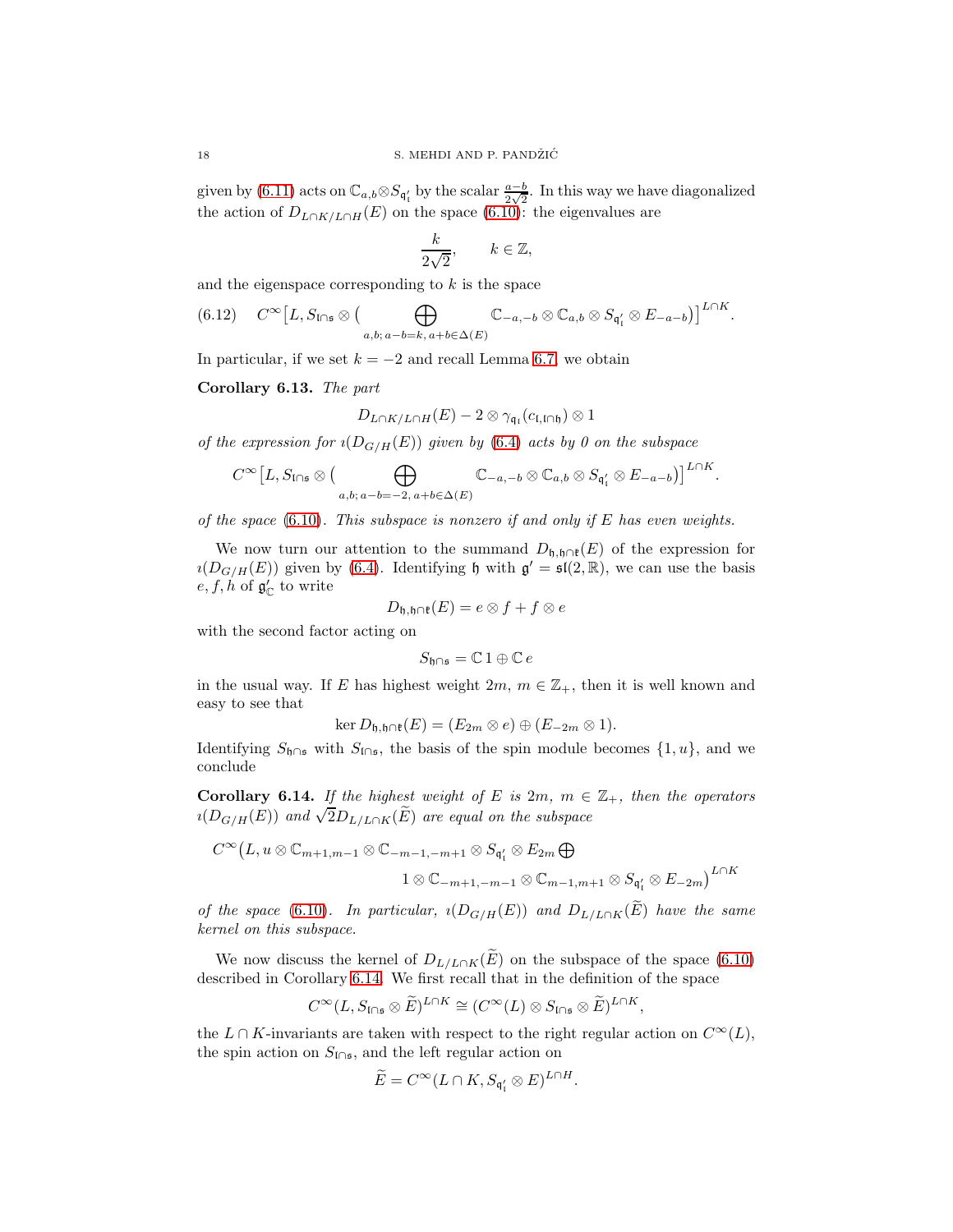This means that we can identify the subspace described in Corollary [6.14](#page-17-0) with

<span id="page-18-0"></span>(6.15) 
$$
C^{\infty}(L, u \otimes \mathbb{C}_{m+1,m-1} \bigoplus 1 \otimes \mathbb{C}_{-m+1,-m-1})^{L \cap K};
$$

the omitted factors are one-dimensional and carry no relevant action.

We now use  $L = G' \times K'$  and  $L \cap K = K' \times K'$  to rewrite the space [\(6.15\)](#page-18-0) as

<span id="page-18-1"></span>(6.16) 
$$
C^{\infty}(G', u \otimes \mathbb{C}_{m+1})^{K'} \otimes C^{\infty}(K', \mathbb{C}_{m-1})^{K'} \bigoplus
$$
  
 $C^{\infty}(G', 1 \otimes \mathbb{C}_{-m+1})^{K'} \otimes C^{\infty}(K', \mathbb{C}_{-m-1})^{K'}.$ 

Here and below for any  $k \in \mathbb{Z}$ ,  $\mathbb{C}_k$  denotes the character of  $K'$  on which h acts by k. Peter-Weyl Theorem for  $K'$  implies that for any such character  $\mathbb{C}_k$ ,

$$
C^{\infty}(K',\mathbb{C}_k)^{K'}=\overline{\bigoplus}_{n\in\mathbb{Z}}\mathbb{C}_{-n}\otimes(\mathbb{C}_n\otimes\mathbb{C}_k)^{K'}=\mathbb{C}_k.
$$

So [\(6.16\)](#page-18-1) becomes

<span id="page-18-2"></span>
$$
(6.17) \qquad C^{\infty}(G', u \otimes \mathbb{C}_{m+1})^{K'} \otimes \mathbb{C}_{m-1} \bigoplus C^{\infty}(G', 1 \otimes \mathbb{C}_{-m+1})^{K'} \otimes \mathbb{C}_{-m-1}.
$$

Note that  $D_{L/L \cap K}(\tilde{E}) = D_{G'/K'}$  is acting on the first factors in [\(6.17\)](#page-18-2). To determine the kernel of this operator, we use a reciprocity result of [\[MZ\]](#page-19-7). More precisely, let V be a smooth admissible representation of  $G'$ ,  $V_{K'}$  the space of K'-finite vectors and  $V_{K'}^*$  the K'-finite dual of  $V_{K'}$ . Let  $S_{\mathfrak{s}'}$  be the spin module for  $\mathfrak{k}'$  and F a finite dimensional representation of  $\mathfrak{k}'$  such that  $S_{\mathfrak{s}'} \otimes F$  lifts to a  $K'$ -representation. Proposition 1.8 of [\[MZ\]](#page-19-7) says that the map

$$
\Psi: \text{Hom}_{G'}(V, C^{\infty}(G'/K', \mathcal{S}_{\mathfrak{s}'} \otimes \mathcal{F})) \to \text{Hom}_{K'}(F^*, S_{\mathfrak{s}'} \otimes V_{K'}^*)
$$

defined by

$$
\Psi(T)(f^*)(v) = (\mathrm{id}_{S_{\mathfrak{s}'}} \otimes f^*)[T(v)(1)],
$$

where we identify  $S_{\mathfrak{s}'} \otimes V_{K'}^*$  with  $\text{Hom}(V_{K'}, S_{\mathfrak{s}'})$ , induces an isomorphism

(6.18) 
$$
\text{Hom}_{G'}(V, \text{ker}(D_{G'/K'}(F))) \simeq \text{Hom}_{K'}(F^*, \text{ker}(D_{V^*_{K'}}))
$$

where  $F^*$  is the dual of F. This isomorphism does not involve the spin module, so we can replace the spin module by any of its irreducible components and still have the same statement. This means that the kernel of  $D_{G'/K'}$  on  $C^{\infty}(G', u\otimes \mathbb{C}_{m+1})^{K'}$ contains irreducible representations  $(\pi, V_{\pi})$  of G' with the property that the kernel of  $D_{\mathfrak{g}',\mathfrak{k}'}$  on  $u \otimes V^*_{\pi}$  contains  $\mathbb{C}^*_{m+1} = \mathbb{C}_{-m-1}$ . There is exactly one such  $\pi^*$ : the irreducible representation with highest weight  $-m-2$ . So  $\pi$  is the unique irreducible representation with lowest weight  $m + 2$ , i.e., the discrete series representation with lowest weight  $m+2$  (recall that  $m \geq 0$ , so  $m+2 \geq 2$ ). We denote this representation by  $DS_{m+2}^+$ .

Analogously, the kernel of  $D_{G'/K'}$  on  $C^{\infty}(G', 1 \otimes \mathbb{C}_{-m+1})^{K'}$  contains irreducible representations  $(\pi, V_{\pi})$  of G' with the property that the kernel of  $D_{\mathfrak{g}', \mathfrak{k}'}$  on  $1 \otimes V_{\pi}^*$ contains  $\mathbb{C}_{-m+1}^* = \mathbb{C}_{m-1}$ . There is exactly one such  $\pi^*$ : the irreducible representation with lowest weight m. The corresponding  $\pi$  is the irreducible representation with highest weight  $-m$ , so it is the discrete series representation  $DS_{-m}^-$  with highest weight  $-m$  if  $m \geq 2$ , the limit of discrete series representation  $LDS^-$  with highest weight  $-1$  if  $m = 1$ , or the trivial representation  $\mathbb C$  if  $m = 0$ .

The above discussion and [\(6.17\)](#page-18-2) imply